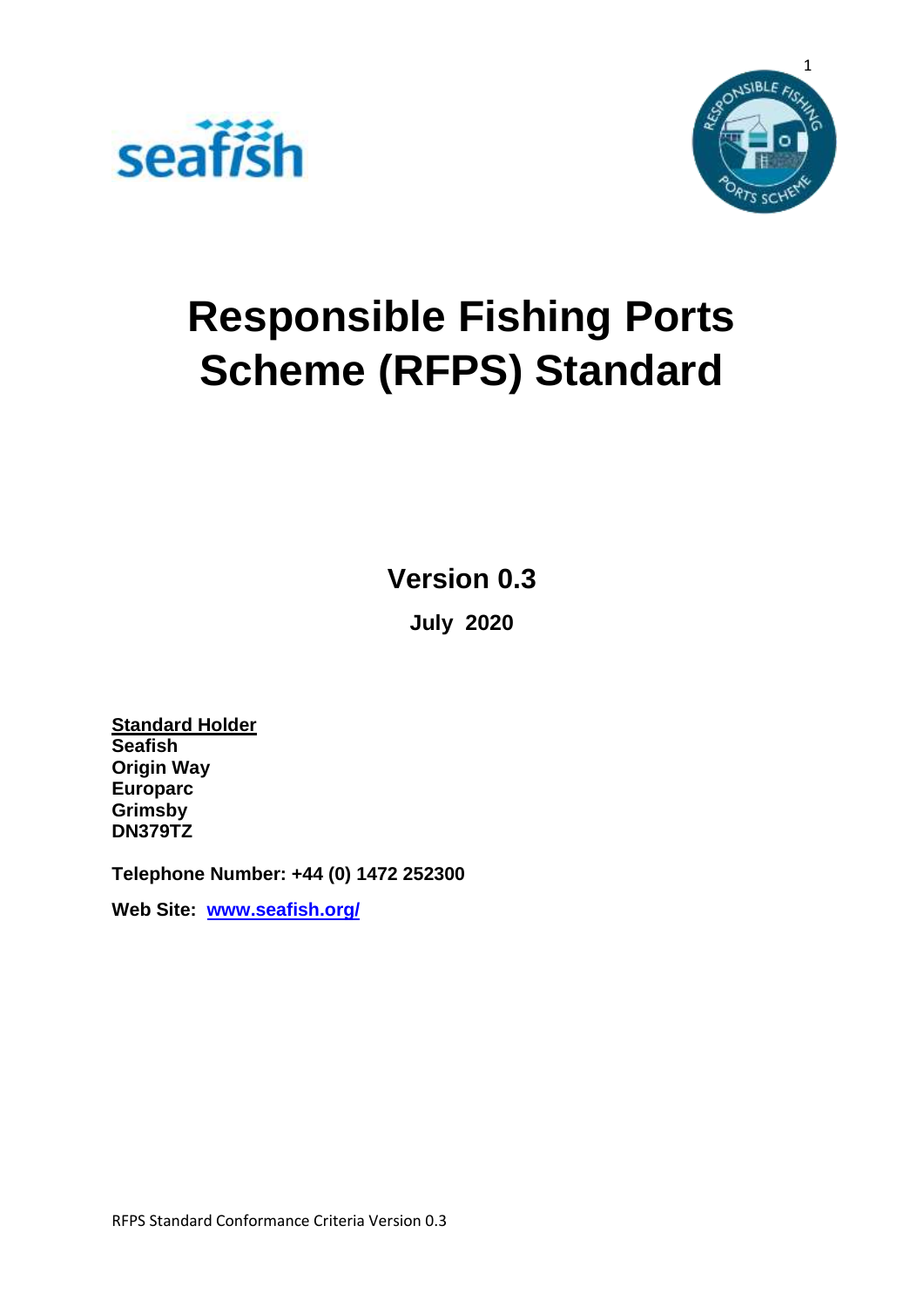### **Contents**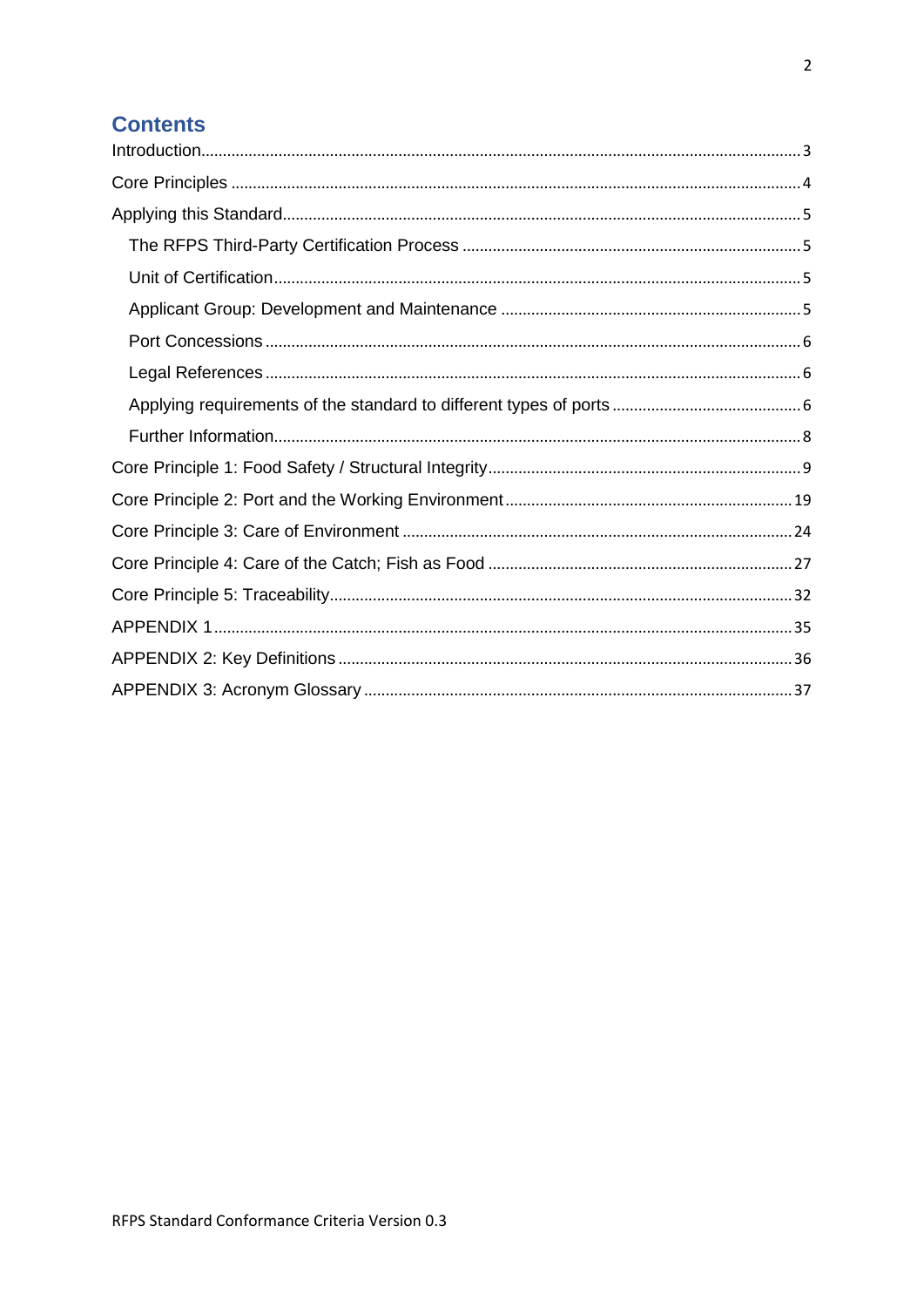### <span id="page-2-0"></span>**Introduction**

The Responsible Fishing Ports Scheme (RFPS) is a voluntary programme that demonstrates responsible food safety and good operational practices within fishing ports and fishing harbours. Certification to the RFPS includes an independent audit to demonstrate that a port or harbour is following good practice.

#### **The key objective of the RFPS is:**

#### *"The Responsible Fishing Ports Scheme (Standard) programme shall promote and encourage responsible operating practices within UK fishing ports and harbours to give greater assurance and transparency to buyers and users of seafood sold through UK fishing ports."*

This document sets out the requirements that an applicant fishing port or fishing harbour will need to meet in order to achieve certification to the Responsible Fishing Ports Standard. These requirements are derived from the Responsible Fishing Ports Code of Practice (CoP) which underpins this Standard and was produced in collaboration with industry experts and other stakeholders (see below).

The RFPS Certification allows UK fishing ports the opportunity to demonstrate that they have implemented measures to mitigate a range of risks, including hygiene, traceability and worker welfare – and therefore also provides assurance to the wider supply chain that these risks have been mitigated.

This **RFPS Standard** provides one overarching standard that can be utilised for the assessment of certification of any type or size of fishing port. It utilises a modular approach to apply clauses only to those ports where they are relevant. This allows all fishing ports to work towards the same certification, without being required to implement measures to mitigate risks not present at their particular scale of operations.

All property rights, which include the Standard, the Code of Practice, and the Auditor and Standard Interpretation Documentation, are owned solely by the RFPS Standard Holder. The Standard Holder is the Seafish Board which comprises nominated representatives appointed by DEFRA to promote and develop the seafood industry within all parts of the UK. The Seafish Board gives final approval on the initial requirements of the RFPS standard and any subsequent revisions.

#### **The RFPS Governance Structure**

The development of the strategic direction and objectives of the Responsible Fishing Ports Scheme were delegated by the Seafish Board to an independent RFPS Oversight and Technical Board (OTB), made up of representatives from each key supply chain sector within the Seafood Industry.

The primary role of the OTB was to design and develop a set of performance criteria which each potential Applicant for certification to the Standard would have to attain, and to oversee the development of the Code of Practice. An additional role of the OTB was to ensure that the technical compliance indicators and CoP guidance produced for the RFPS certification scheme meet the strategic objectives of the Scheme and comply with ISO 17065 accreditation requirements.

To maintain governance integrity, the credentials of the Oversight and Technical Board's members were vetted, and members were asked to sign conditions of engagement which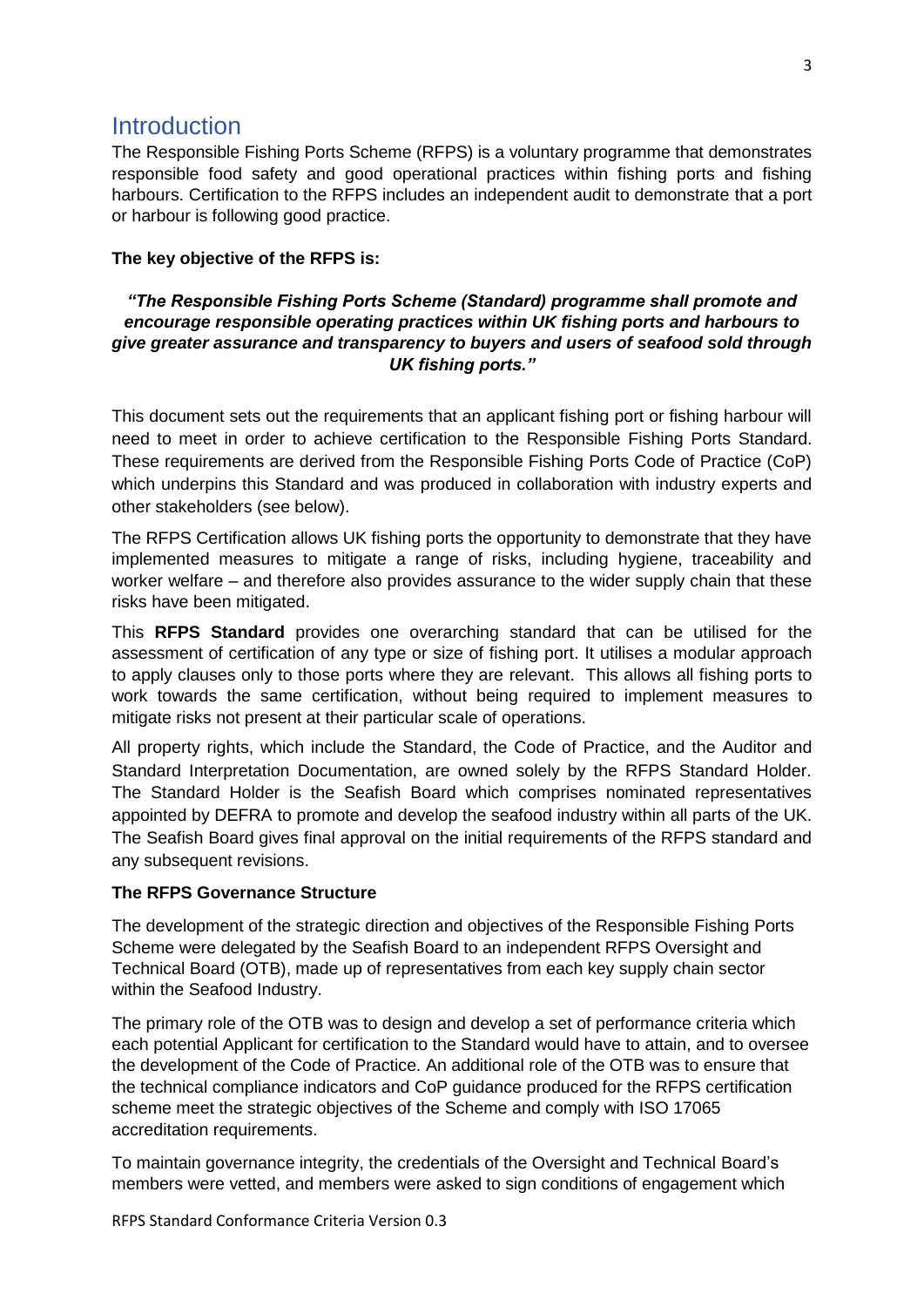are documented in a Terms of Reference available for public review. In addition, each serving member signed a Confidentiality Agreement to protect the Intellectual Property of the RFPS.

To support the OTB, a separate Small Ports Sub-Committee was formed to support the development and management of the small ports certification criteria and make recommendations to the OTB.

## <span id="page-3-0"></span>Core Principles

The RFPS Standard covers five Core Principles, each of which contains a set of requirements that applicant ports must meet. The Core Principles are as follows:

| Core                                                        | Aim                                                                                                             | <b>Criteria</b>                                                                                                                                                                                                                                                         |
|-------------------------------------------------------------|-----------------------------------------------------------------------------------------------------------------|-------------------------------------------------------------------------------------------------------------------------------------------------------------------------------------------------------------------------------------------------------------------------|
| <b>Principle</b>                                            |                                                                                                                 |                                                                                                                                                                                                                                                                         |
| Principle $1 -$<br>Food Safety /<br>Structural<br>Integrity | Promote food safety and<br>mitigate contamination risks.                                                        | Hygiene levels - internal and<br>$\bullet$<br>external<br>Structural Fabric and Condition -<br>$\bullet$<br>internal and external<br>Food protection – site security,<br>$\bullet$<br>protection from malicious damage,<br>and extraneous factors (e.g. dog<br>fouling) |
| Principle $2 -$<br>Port and the<br>Working<br>Environment   | Provide a safe working<br>environment through<br>enhanced operating and<br>welfare practices and<br>provisions. | Due Diligence and Compliance with<br>$\bullet$<br>Legislation<br>Improve Skills and Knowledge,<br>$\bullet$<br><b>Training Provision</b><br>Health and safety, and welfare of<br>٠<br>port operatives (welfare)                                                         |
| Principle 3-<br>Care of<br>Environment                      | Encourage a culture of respect<br>for the protection of the<br>environment                                      | Waste management<br>$\bullet$<br>Recycling<br>٠<br><b>Environmental controls</b><br>$\bullet$                                                                                                                                                                           |
| Principle 4 -<br>Care of the<br>Catch; Fish as<br>Food      | Promote and maintain food<br>protection and quality                                                             | Grading<br>$\bullet$<br>Quality Maintenance - temp control<br>٠<br>(Ice, chilled)<br>Temperature Insulation/Control<br>$\bullet$                                                                                                                                        |
| Principle 5-<br>Traceability                                | Provide provenance for all<br>seafood handled                                                                   | Traceability systems in place<br>$\bullet$<br>Food authenticity<br>٠                                                                                                                                                                                                    |

A review of the RFPS Standard is conducted at regular intervals by the elected Oversight and Technical Board, to ensure that the Standard remains fit for purpose and continues to meet its primary objectives.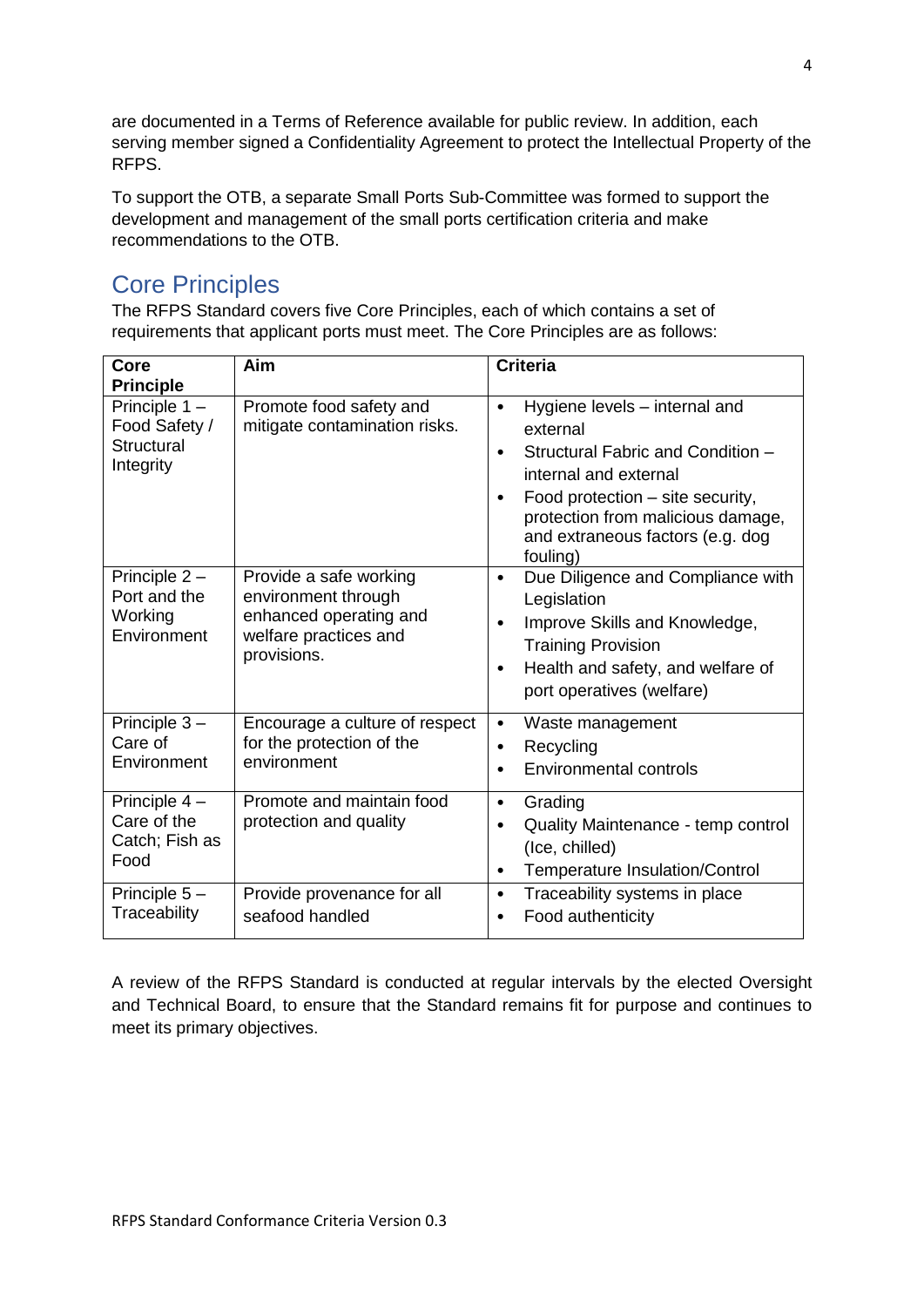### <span id="page-4-0"></span>Applying this Standard

### <span id="page-4-1"></span>**The RFPS Third-Party Certification Process**

In order to become certified to the RFPS Standard, the Applicant port must be assessed by a third-party Certification Body (CB). The CB must follow the certification process highlighted below: firstly, to ensure that it complies fully with ISO 17065 accreditation requirements for certification of a product, process or service; and secondly, to ensure that the certification process is impartial, credible and transparent.

The frequency of the re-assessment of a certified member to maintain its certified status is set by the RFPS Oversight and Technical Board with guidance from competent organisations. Maintenance of certified status will depend on the port's ability to consistently demonstrate compliance with the requirements of this RFPS Standard (Version 0.3).

The frequency of assessment is as follows:

- **Year 1** A pre-assessment of the Applicant's policies and an on-port audit by the certification body.
- **Year 2** Annual surveillance assessment by the certification body.
- **Year 3** Annual surveillance assessment by the certification body.
- **Year 4** RFPS certificate expires; certified member must re-apply for RFPS certification.

All on-port audits shall be conducted in compliance with ISO 17021 to ensure that the audit is carried out in a consistent and credible manner.

### <span id="page-4-2"></span>**Unit of Certification**

The Unit of Certification will be the port, as defined by regulation and approved by the relevant authority for that purpose.

The port / port authority is the core Applicant. Depending on the specific circumstances at the port, the port authority may choose to remain the sole Applicant (thus taking direct responsibility for ensuring all clauses of the standard are met); or may choose to engage one or more other organisations (such as fish agents) as co-applicants.

As part of the application process, the roles and responsibilities of each organisation operating within the port must be defined, in order to set out clearly where responsibility lies for each criterion within the RFPS Standard. Where there are multiple organisations in the 'Applicant Group', a Memorandum of Understanding must also be produced in line with the requirements described in the Applicant Group Development and Maintenance section, below.

### <span id="page-4-3"></span>**Applicant Group: Development and Maintenance**

Where the Applicant consists of more organisations than just the port authority, there shall be a current and signed Memorandum of Understanding (MOU) or Agreement in place between all these applicant organisations.

 The MOU/Agreement shall define the organisation responsible for each criterion within the RFPS Standard.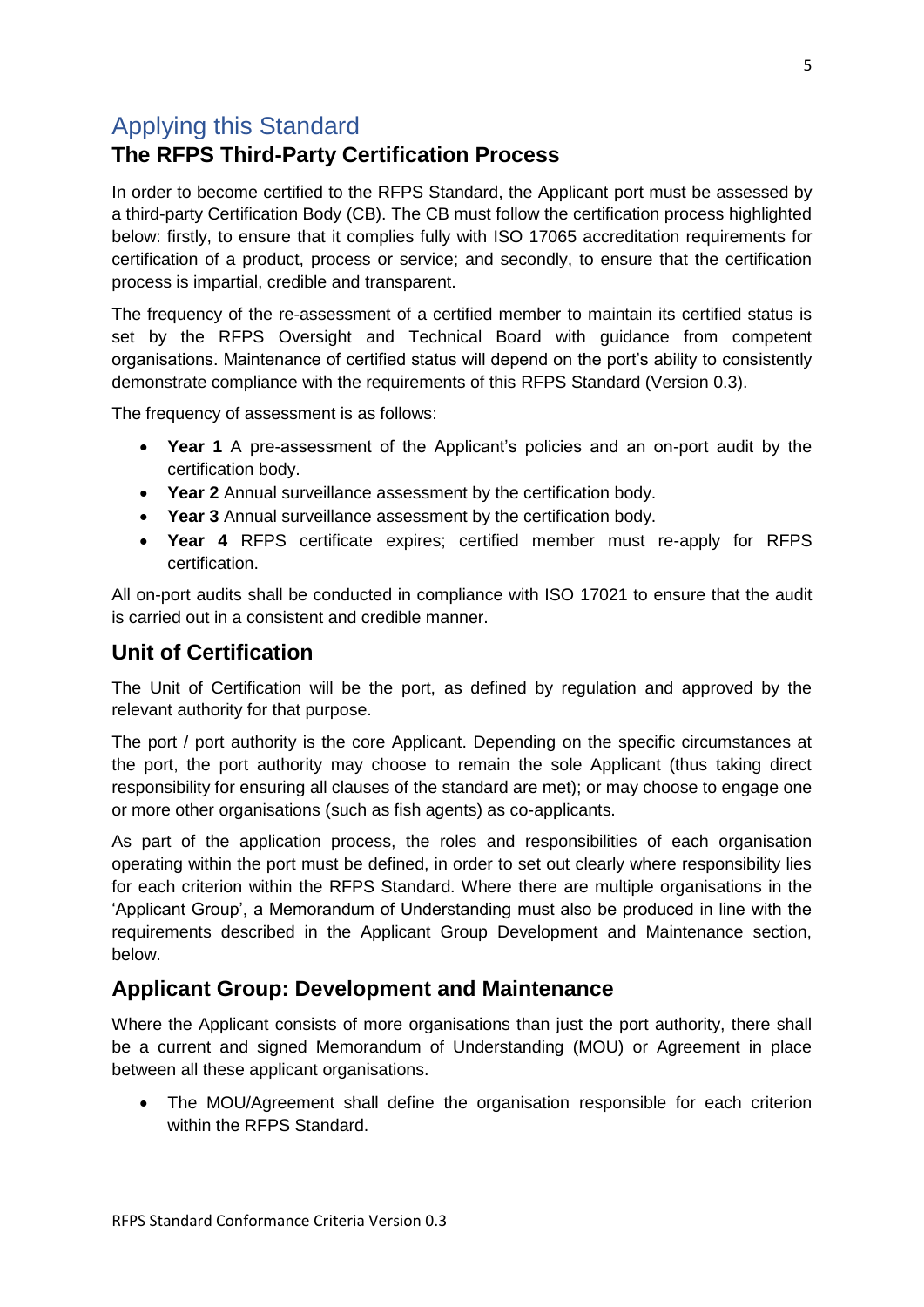- The MOU/Agreement shall be reviewed on an annual basis and any amendments shall be agreed by all member organisations prior to a new MOU/Agreement being issued to the Applicant Group.
- Each organisation will provide a letter of compliance agreeing to abide by the standard and that their details should be entered onto a formal list.
- The Applicant shall inform their Certification Body of any amendments to the MOU/Agreement within a period of 10 working days.

### <span id="page-5-0"></span>**Port Concessions**

In a number of ports around the UK, facilities can be leased from the port authority to allow legally separate entities to conduct business activities within a port complex. These entities, and their associated activities (such as fish processing and marketing operations), are constrained to meeting the terms of the port authority's lease. Such facilities are defined in this RFPS Standard as a 'port concession'; their activities are not covered in the scope of the RFPS as their own operating practices should ensure that they handle and process seafood in accordance with all current UK law.

The 'port concession' will be compelled to abide by this RFPS Standard only in the specified facilities/areas as determined by the port operators (of the port authority) such as storage, waste and facilities, etc.

### <span id="page-5-1"></span>**Legal References**

To be considered for certification, an Applicant must meet fully the legal obligations in place for the jurisdiction(s) in which they operate. The failure of a certified member to meet with their legal obligations does not place any liability on Seafish or any associated body involved in the development, implementation, auditing and issuing of certificates for this RFPS.

### <span id="page-5-2"></span>**Applying requirements of the standard to different types of ports**

The RFPS is organised around the five core principles described above and summarised in Table 1:

#### **Table 1**

| <b>Core Principles of the RFPS Standard</b> |                                      |  |
|---------------------------------------------|--------------------------------------|--|
|                                             | Food safety and structural integrity |  |
|                                             | Port and the working environment     |  |
|                                             | Care of the environment              |  |
|                                             | Care of the catch (fish as food)     |  |
|                                             | Traceability                         |  |

The core principles apply across all types of fishing port, to varying degrees, given that different ports vary in scale, in the facilities they possess, and in the activities they undertake (port characteristics).

To recognise this variability, the clauses within the core principle of the RFPS Standard are grouped according to the types of port characteristics to which clauses might apply. The majority of clauses apply to all fishing ports and are classed as 'Universal' clauses. Other clauses apply only if the applicant port possesses certain characteristics; these clauses are categorised under five further groupings, see Table 2 below.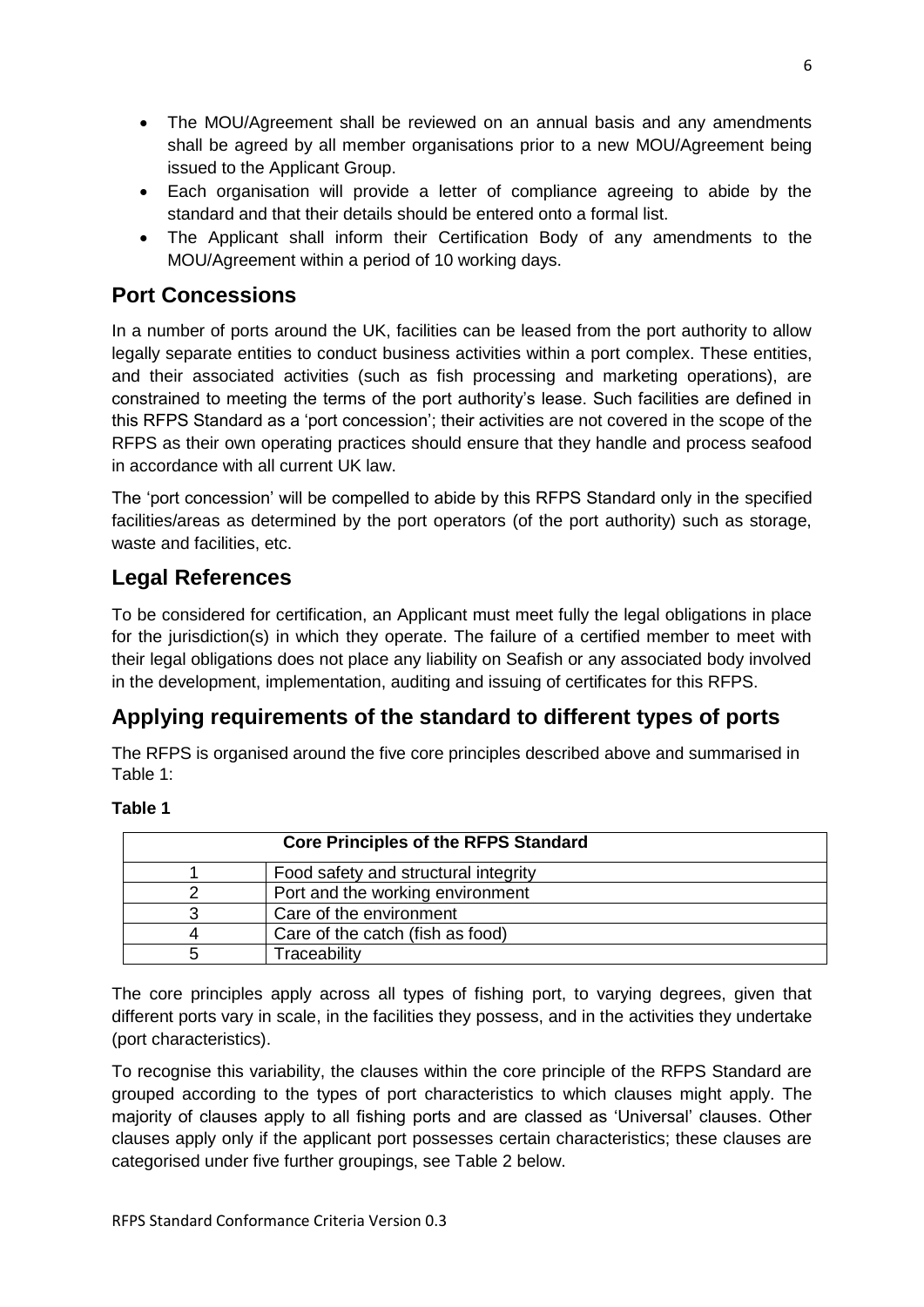#### **Table 2**

| <b>Clause Grouping</b> | <b>Characteristics under which Clause Grouping applies</b>                                                                                                                                                                                                                                                                                                                                                                                                                                                                            |
|------------------------|---------------------------------------------------------------------------------------------------------------------------------------------------------------------------------------------------------------------------------------------------------------------------------------------------------------------------------------------------------------------------------------------------------------------------------------------------------------------------------------------------------------------------------------|
| <b>Universal</b>       | Clauses that apply to all ports.                                                                                                                                                                                                                                                                                                                                                                                                                                                                                                      |
| Internal catch area    | Clauses that apply to ports with an indoor area where catch is<br>handled or stored.                                                                                                                                                                                                                                                                                                                                                                                                                                                  |
| Market / sales area    | Clauses that apply to ports with a designated selling or auction<br>facility that supplies the UK seafood market. Sales may be<br>conducted directly or via auction.                                                                                                                                                                                                                                                                                                                                                                  |
| <b>Staff</b>           | Clauses that apply to ports that employ any staff to conduct<br>operations at the port. This includes part-time staff members and<br>harbourmasters, full or part time. At a minimum, the clauses in<br>Module 4 will apply to at least one individual at every port. Staff<br>members employed remotely by a central organisation (such as a<br>local council) are not included. Also excluded are contractors or<br>employees of other organisations who work at the port, and whose<br>welfare is covered by a 'universal' clause. |
| Vehicles               | Clauses that apply to ports that utilise vehicles, including fork lift<br>trucks. It does not include vehicles not utilised in port operations<br>(such as personal transport) or that are owned and operated by<br>personnel who are not employees of the port, with the exception of<br>fork-lifts which are always included. It also excludes vehicles used<br>only to transport catch to and from the port, such as boats or<br>articulated lorries.                                                                              |
| Catch handling<br>area | Clauses that apply to ports where catch handling activities occur,<br>such as weighing and grading, and are carried out by port<br>employees.                                                                                                                                                                                                                                                                                                                                                                                         |

An Applicant will need to consider the activities and facilities (port characteristics) provided at the port in order to understand and identify which parts of the standard and associated clauses apply. Table 3 provides an overview of the core principles and the groups of clauses that apply. The groups of clauses apply only if the associated activities occur at the port; ie, ports will be audited only against those clauses relevant to their operation.

#### **Table 3**

|                | <b>Clause Groupings that apply in context of Core Principles</b>                                                                                         |                 |          |              |                 |          |
|----------------|----------------------------------------------------------------------------------------------------------------------------------------------------------|-----------------|----------|--------------|-----------------|----------|
|                | <b>Universal</b>                                                                                                                                         | <b>Internal</b> | Market / | <b>Staff</b> | <b>Vehicles</b> | Catch    |
|                |                                                                                                                                                          |                 |          |              |                 | handling |
|                |                                                                                                                                                          | area            | area     |              |                 | area     |
|                |                                                                                                                                                          |                 |          |              |                 |          |
|                |                                                                                                                                                          |                 |          |              |                 |          |
|                |                                                                                                                                                          |                 |          |              |                 |          |
|                |                                                                                                                                                          |                 |          |              |                 |          |
| working        |                                                                                                                                                          |                 |          |              |                 |          |
| environment    |                                                                                                                                                          |                 |          |              |                 |          |
|                |                                                                                                                                                          |                 |          |              |                 |          |
| environment    |                                                                                                                                                          |                 |          |              |                 |          |
|                |                                                                                                                                                          |                 |          |              |                 |          |
| (fish as food) |                                                                                                                                                          |                 |          |              |                 |          |
| Traceability   |                                                                                                                                                          |                 |          |              |                 |          |
|                | Core principles of the<br><b>Standard</b><br>1. Food Safety &<br>structural integrity<br>2. Port and the<br>3. Care of the<br>4. Care of the catch<br>5. |                 | catch    | sales        |                 |          |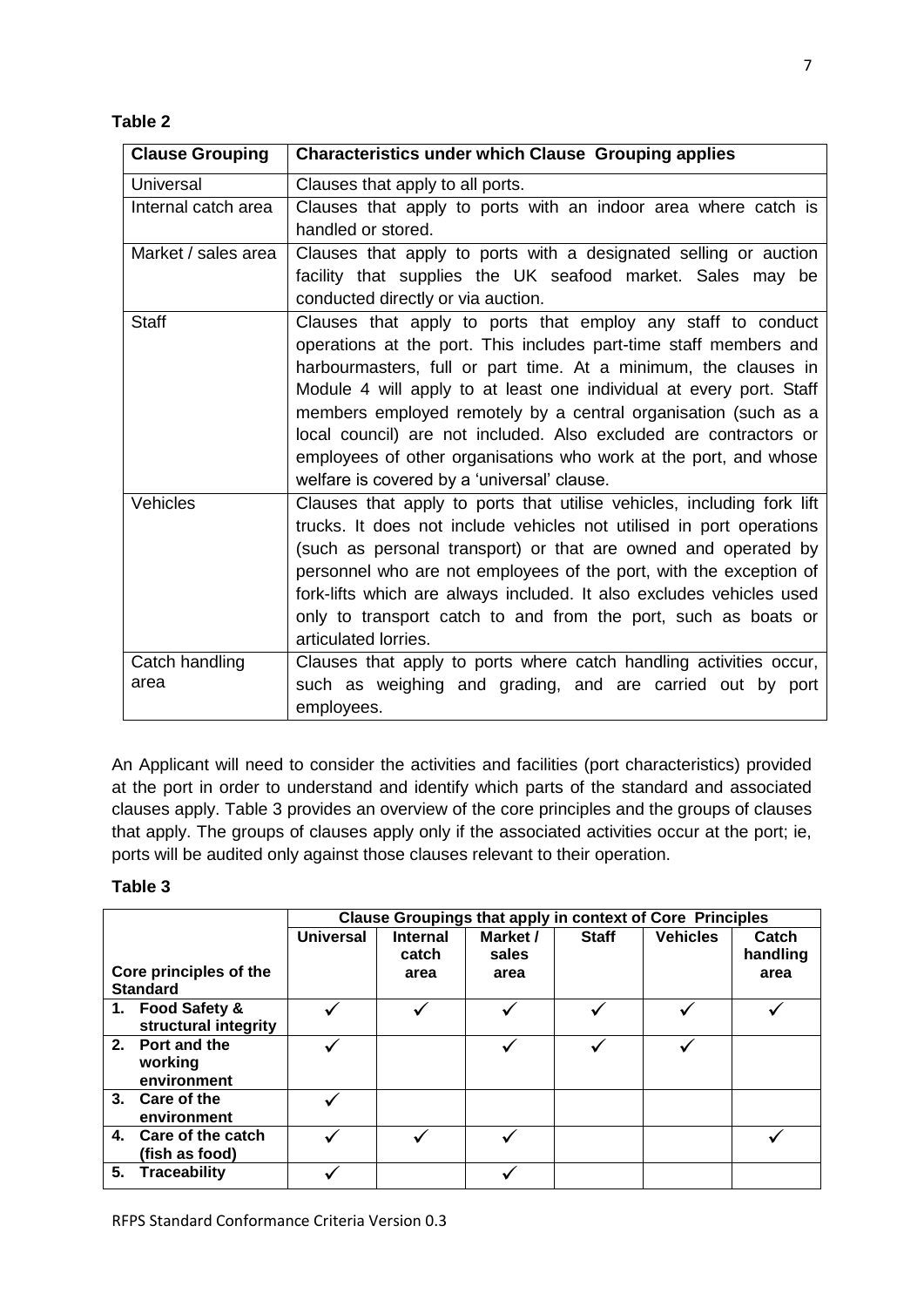### <span id="page-7-0"></span>**Further Information**

Further detail on the RFPS Standard and its application, plus details of the rules and regulations of the RFPS, can be obtained from the Seafish Grimsby Office:

Seafish Origin Way Europarc Grimsby DN37 9TZ

Telephone Number: +44 (0) 1472 252300

Website: www.seafish.org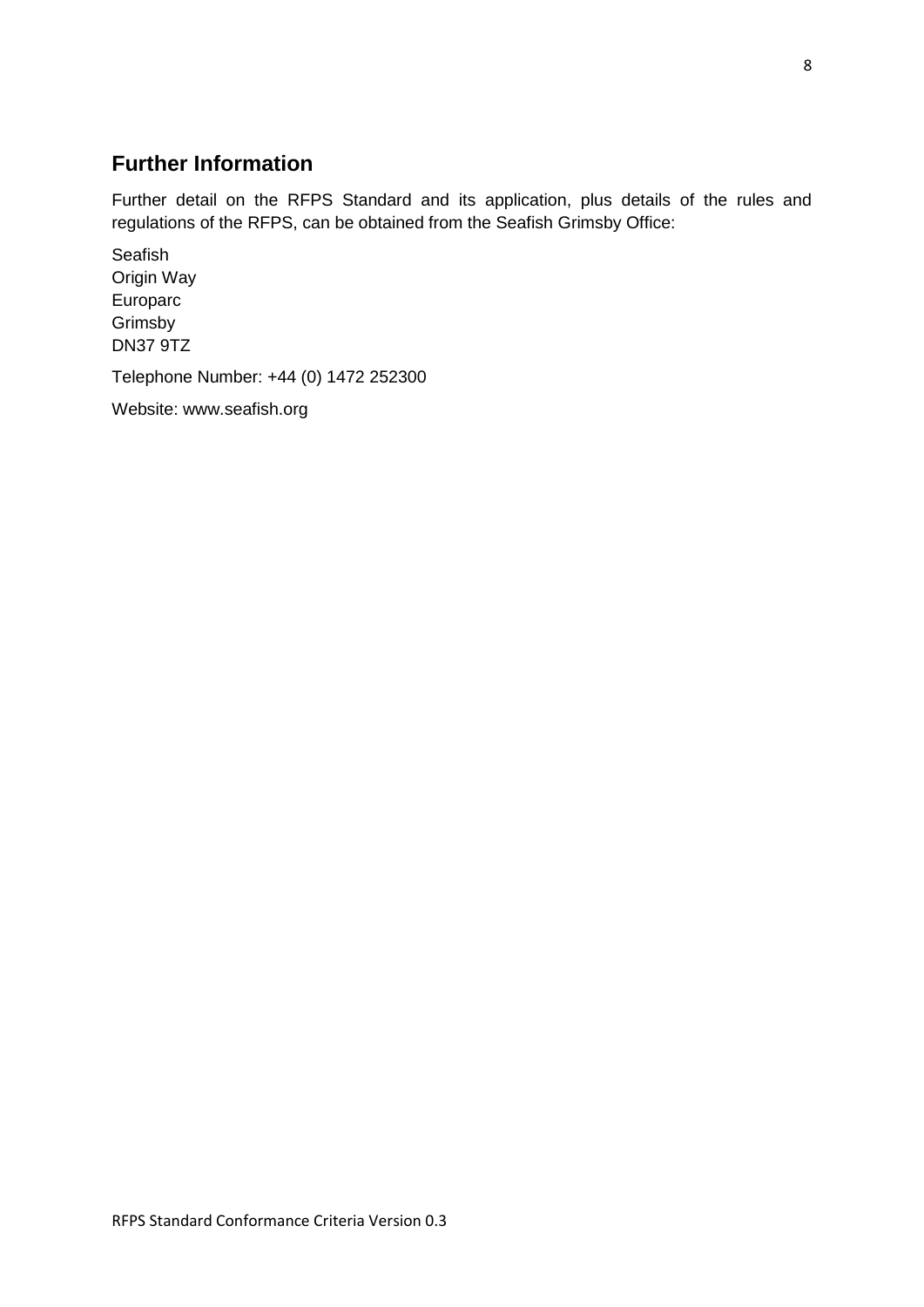# <span id="page-8-0"></span>Core Principle 1: Food Safety / Structural Integrity

Aim – Promote food safety and mitigate contamination risks.

#### **Key Areas:**

- Hygiene levels internal and external
- Structural Fabric and Condition internal and external
- Food protection site security, protection from malicious damage, and extraneous factors (e.g. dog fouling)

#### **Nominal References**

The General Food Law Regulation (EC) 178/2002 is directly applicable EU legislation and provides the general principles of food safety which include the requirement on food businesses to place safe food on the market, for traceability of food, for presentation of food, for the withdrawal or recall of unsafe food placed on the market and that food and feed imported into, and exported from, the EU shall comply with food law.

The Food Safety Act 1990 (as amended) provides the framework for all food legislation in England, Scotland and Wales – similar legislation applies in Northern Ireland.

In England, The Food Safety and Hygiene (England) Regulations 2013 (as amended) provides for the enforcement (including imposing penalties) of certain provisions of Regulation (EC) 178/2002. These Regulations also provide for the execution and enforcement of the EU Hygiene Regulations that establish hygiene requirements for the landing, inspection, storage and transport of fish ashore.

The equivalence of these regulations is: in Scotland, The Food Hygiene (Scotland) Regulations 2005 (as amended); in Northern Ireland, The Food Hygiene (Northern Ireland) Regulations 2006 (as amended); and in Wales, The Food Hygiene (Wales) Regulations 2006 (as amended)." These are:

- Regulation (EC) No. 852/2004 on the hygiene of foodstuffs.
- Regulation (EC) No. 853/2004 laying down specific hygiene rules for food of animal origin.
- Regulation (EC) No. 854/2004 laying down specific rules for the organisation of official controls on products of animal origin intended for human consumption.
- Regulation (EC) No. 2073/2005 on microbiological criteria for foodstuffs.

In Scotland and Wales, The General Food Regulations 2004 (as amended) provides for the enforcement (including imposing penalties) of certain provisions of Regulation (EC) 178/2002 and amended the Food Safety Act 1990 to bring it in line with Regulation (EC) 178/2002. Similar legislation applies in Northern Ireland.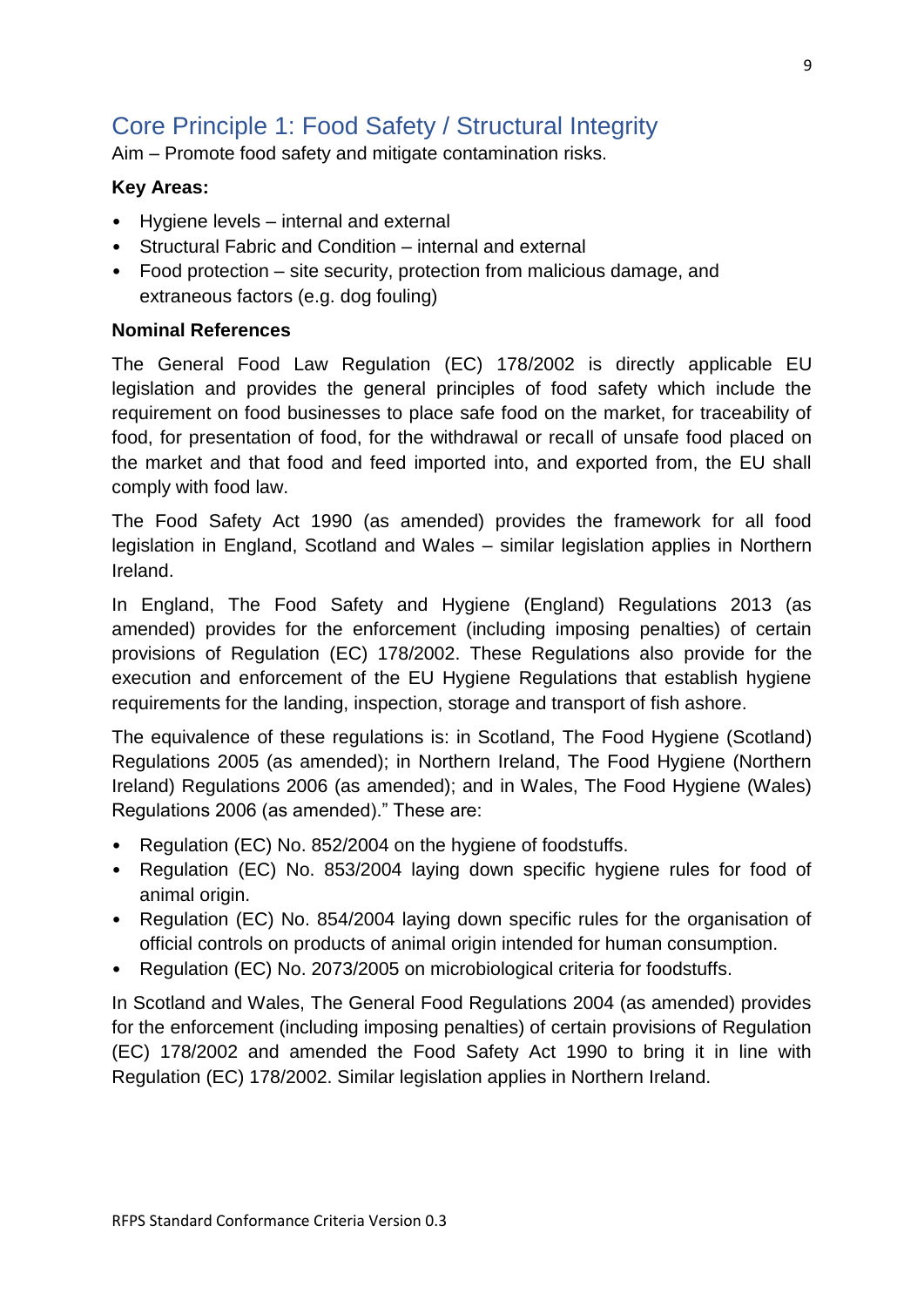|                                                                                                                                                                                                                                                                                                                                                                                                                                   | <b>Clause</b><br>group |  |  |
|-----------------------------------------------------------------------------------------------------------------------------------------------------------------------------------------------------------------------------------------------------------------------------------------------------------------------------------------------------------------------------------------------------------------------------------|------------------------|--|--|
| 1.1 – Port Food Safety Management                                                                                                                                                                                                                                                                                                                                                                                                 |                        |  |  |
| 1.1.1 The port shall have conducted a HACCP-style assessment which is<br>applicable to the current operations of the port, to ensure that the catch is<br>handled and stored in a safe manner.                                                                                                                                                                                                                                    | <b>Universal</b>       |  |  |
| 1.1.2 The HACCP-style assessment shall be specific to the premises and be<br>appropriate to the nature, scope and volume of the catch handled.                                                                                                                                                                                                                                                                                    | <b>Universal</b>       |  |  |
| 1.1.3 The HACCP-style assessment shall follow HACCP principles and all 7<br>HACCP requirements, and shall cover all aspects of the port from its<br>operating processes to the personnel that use them.                                                                                                                                                                                                                           | <b>Universal</b>       |  |  |
| 1.1.4 A documented review of the HACCP-style assessment shall be<br>conducted annually to ensure that it remains fit-for-purpose or if a change<br>has occurred in the operations of the facility or after a complaint, prosecution<br>or change to food safety legislation.                                                                                                                                                      | <b>Universal</b>       |  |  |
| 1.1.5 The key aspects of the HACCP-style assessment shall<br>be<br>communicated to all employees and users of the facility by verbal<br>communication, training or through the use of display material in public areas.<br>1.2.1 A risk assessment must be carried out and the findings implemented<br>to ensure that any risks arising from public access to catch-handling or<br>landing areas during operations are mitigated. | <b>Universal</b>       |  |  |
| 1.2 – Port External Landing Areas                                                                                                                                                                                                                                                                                                                                                                                                 |                        |  |  |
| 1.2.1 A risk assessment must be carried out and the findings implemented to<br>ensure that any risks arising from public access to catch-handling or landing  <br>areas during operations are mitigated.                                                                                                                                                                                                                          | <b>Universal</b>       |  |  |
| 1.2.2 Catch-landing and handling area shall be free from objectionable<br>odours, smoke, dust and other contaminants (e.g. pesticides), infestation by<br>pests, and not be subject to contamination by flooding.                                                                                                                                                                                                                 | <b>Universal</b>       |  |  |
| 1.2.3 Catch-landing and handling activities should be carried out to<br>encourage a flow- through of the catch to minimise risk of cross-<br>contamination and loss of quality from excessive exposure to the elements or<br>air borne contaminants.                                                                                                                                                                              | <b>Universal</b>       |  |  |
| 1.2.4 Vessel fuelling, maintenance, waste storage or other potentially<br>contaminating activities shall be conducted in a manner, and at a time and<br>place, which minimises the risk of contamination of catch.                                                                                                                                                                                                                | <b>Universal</b>       |  |  |
| 1.3 – Port External Structural Condition                                                                                                                                                                                                                                                                                                                                                                                          |                        |  |  |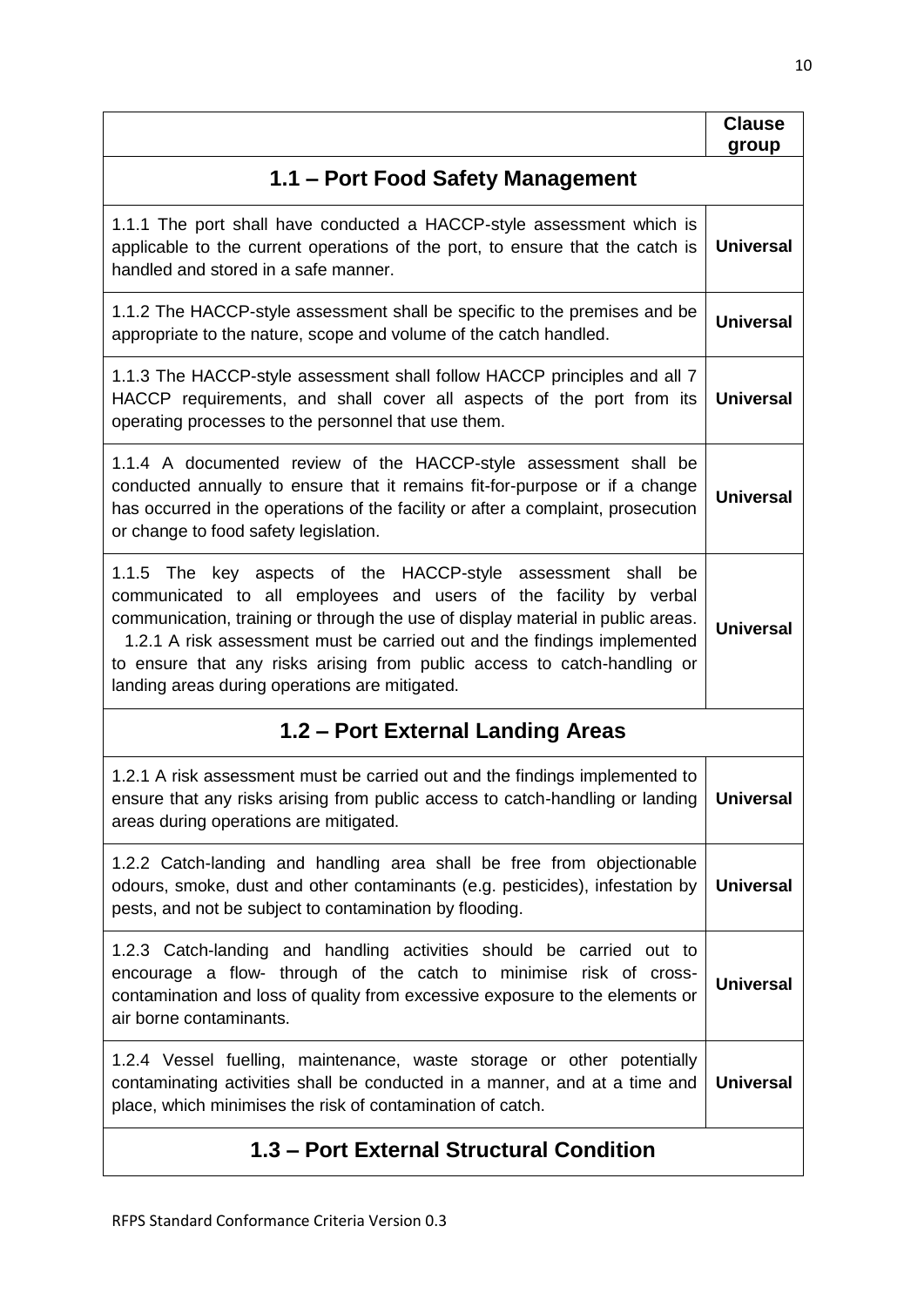| 1.3.1 All catch-landing and handling areas shall be maintained in a hygienic<br>condition and minimise risk of personal injury.                                                                                               |                                   |  |
|-------------------------------------------------------------------------------------------------------------------------------------------------------------------------------------------------------------------------------|-----------------------------------|--|
| 1.3.2 Working area floor surfaces shall be constructed out of a hard wearing,<br>impervious and non-slip material.                                                                                                            |                                   |  |
| 1.3.3 Drainage systems in place shall have been approved by the<br>Environmental Health Officer (EHO).                                                                                                                        | <b>Universal</b>                  |  |
| 1.4 – Port Internal Structural Condition                                                                                                                                                                                      |                                   |  |
| <b>General</b>                                                                                                                                                                                                                |                                   |  |
| 1.4.1 Internal selling area(s) shall be fully enclosed, within a structure(s) that<br>provides a protected and hygienic environment.                                                                                          | Market &<br>sales<br>area         |  |
| 1.4.2 The auction/selling area shall be designed logically to prevent cross<br>contamination.                                                                                                                                 | Market &<br>sales<br>area         |  |
| 1.4.3 The auction/selling area shall provide sufficient working space and<br>storage capacity to enable all market/selling operations to be carried out<br>effectively to maintain good hygienic and safe working conditions. |                                   |  |
| <b>Floors and drains</b>                                                                                                                                                                                                      |                                   |  |
| 1.4.4 The floors shall be in good structural conduction to facilitate cleaning<br>and to minimise any potential risk of personal injury.                                                                                      | <b>Internal</b><br>catch<br>areas |  |
| 1.4.5 Drainage systems shall be maintained to prevent: pooling of water in<br>the sales area; ingress of pests; and the generation of foul odours.                                                                            |                                   |  |
| 1.4.6 Walls, including floor/wall junctions and associated pipework, shall be<br>kept clean according to the formal cleaning schedule.                                                                                        |                                   |  |
| <b>Walls</b>                                                                                                                                                                                                                  |                                   |  |
| 1.4.7 All internal wall surfaces shall be constructed of a smooth, durable, and<br>impervious material.                                                                                                                       | <b>Internal</b><br>catch<br>areas |  |
| 1.4.8 A light-coloured finish to all internal walls should be applied to highlight<br>any dirt and<br>debris.                                                                                                                 | <b>Internal</b><br>catch<br>areas |  |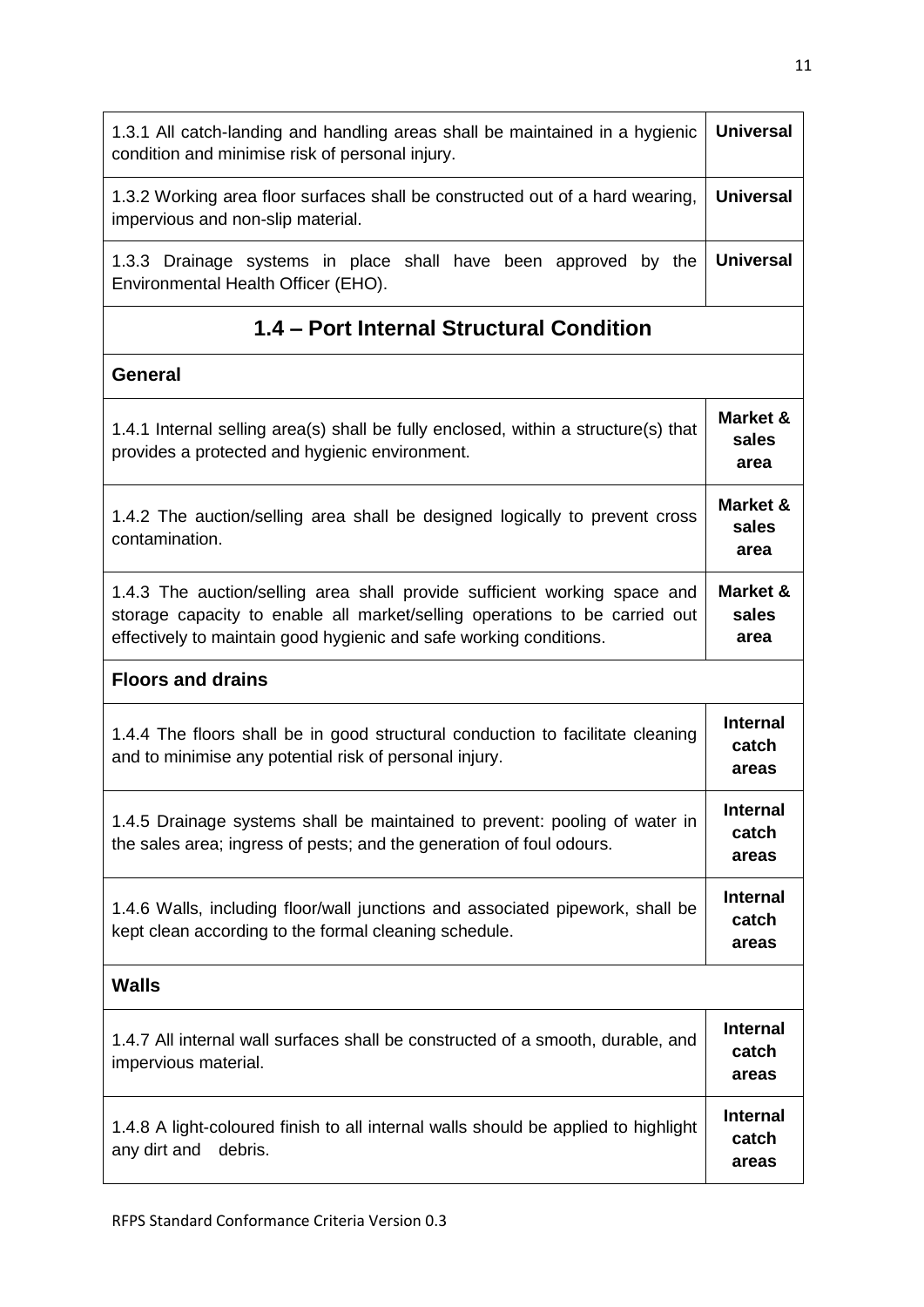| <b>Vehicles</b>                   |
|-----------------------------------|
| <b>Internal</b><br>catch<br>areas |
| <b>Internal</b><br>catch<br>areas |
| <b>Internal</b><br>catch<br>areas |
|                                   |
| <b>Internal</b><br>catch<br>areas |
| <b>Internal</b><br>catch<br>areas |
|                                   |
| <b>Internal</b><br>catch<br>areas |
|                                   |
| <b>Internal</b><br>catch<br>areas |
|                                   |
| <b>Universal</b>                  |
| <b>Universal</b>                  |
|                                   |
|                                   |
|                                   |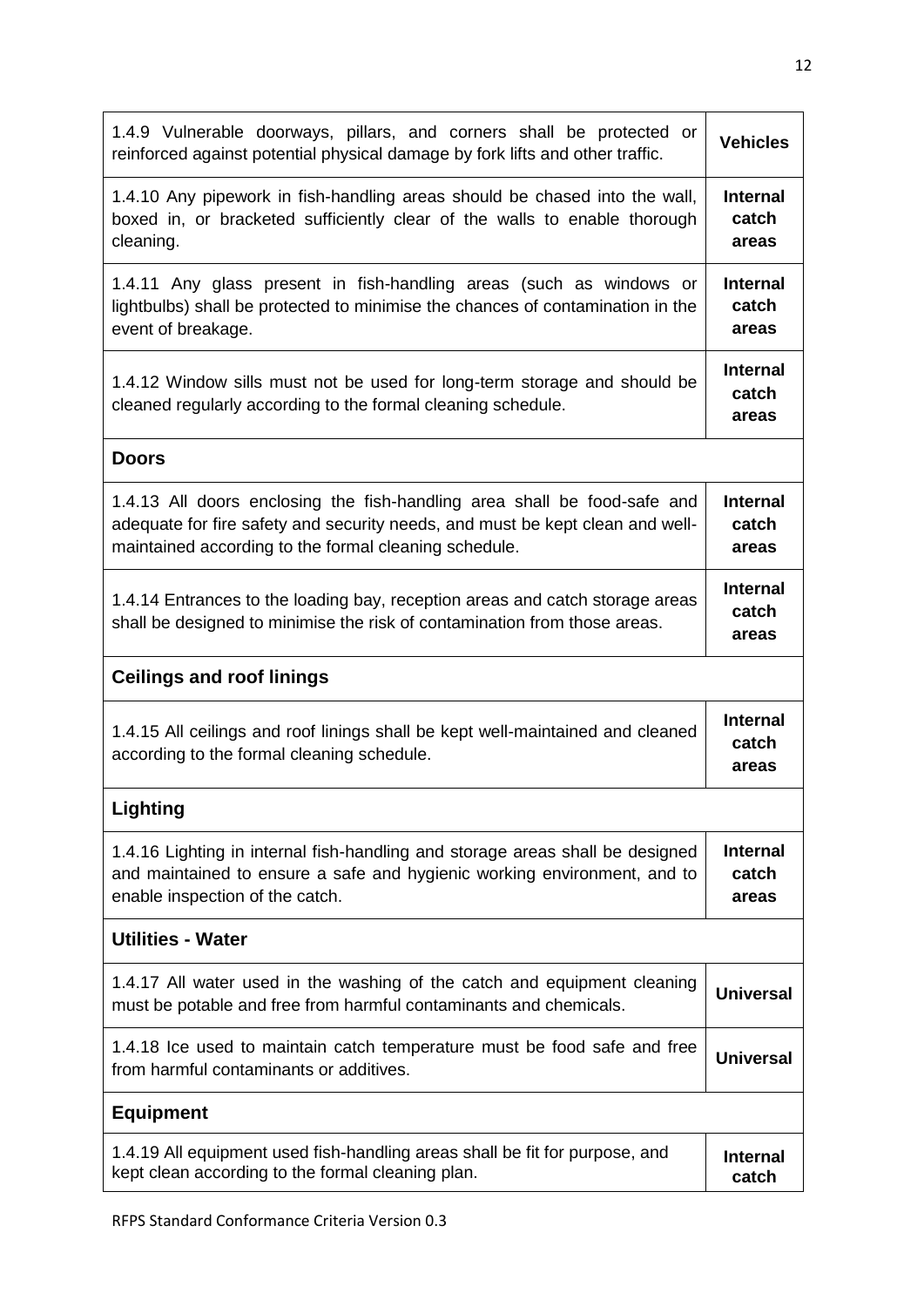|                                                                                                                                                                                                                                       | areas                             |  |
|---------------------------------------------------------------------------------------------------------------------------------------------------------------------------------------------------------------------------------------|-----------------------------------|--|
| 1.4.20 All equipment used in fish-handling areas shall be maintained<br>according to a documented maintenance programme.                                                                                                              | <b>Internal</b><br>catch<br>areas |  |
| <b>Port Staff Facilities</b>                                                                                                                                                                                                          |                                   |  |
| 1.4.21 There shall be an adequate number of staff toilets, washrooms,<br>changing rooms and break facilities in accordance with Workplace (Health<br>Safety and Welfare) Regulations and Food Safety Legislation.                     | <b>Staff</b>                      |  |
| 1.4.22 Staff facilities shall be designed, positioned, maintained, and cleaned<br>minimise the contamination risk posed.<br>so as to                                                                                                  | <b>Staff</b>                      |  |
| 1.4.23 Additional wash basins shall be located within the work areas<br>associated with direct handling of the catch.                                                                                                                 | <b>Internal</b><br>catch<br>areas |  |
| 1.4.24 Hand washing facilities shall be equipped hot and cold water, a<br>suitable hand- cleaning preparation, and a hygienic means of drying hands.                                                                                  | <b>Internal</b><br>catch<br>areas |  |
| 1.5 – Port Cleaning Requirements                                                                                                                                                                                                      |                                   |  |
| <b>External areas</b>                                                                                                                                                                                                                 |                                   |  |
| 1.5.1 External areas shall be hosed down using potable water after use, or in<br>accordance with the formal cleaning schedule. Seawater must not be used as<br>a cleaning agent.                                                      | <b>Universal</b>                  |  |
| 1.5.2 Provisions shall be applied for safe access to high level cleaning<br>operations of external gutters, skylights, overhead lighting, canopy ceilings<br>etc. by means of scaffolding or platform lifts or by hiring in services. | <b>Internal</b><br>catch<br>areas |  |
| 1.5.3 All surface water guttering and down-pipes shall be cleaned according<br>to the formal cleaning schedule but at least annually.                                                                                                 | <b>Internal</b><br>catch<br>areas |  |
| 1.5.4 All fish waste storage areas shall be kept clean and tidy by hosing down<br>thoroughly with potable water in accordance with the formal cleaning<br>schedule.                                                                   | <b>Universal</b>                  |  |
| <b>Internal areas</b>                                                                                                                                                                                                                 |                                   |  |
| 1.5.5 The floor surfaces of the sales or catch handling/ storage areas shall be<br>cleaned according to the formal cleaning schedule.                                                                                                 | <b>Internal</b><br>catch<br>areas |  |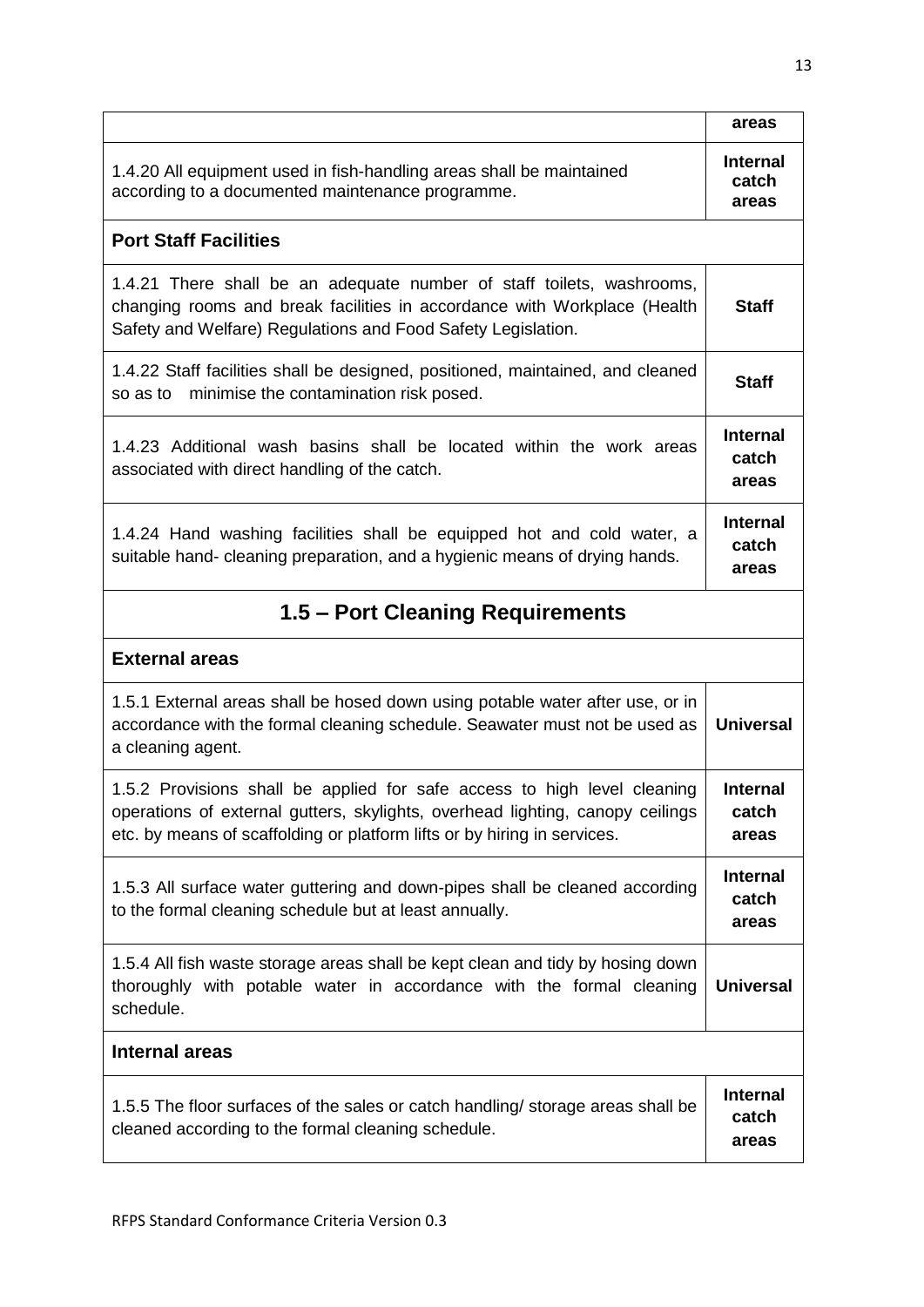| 1.5.6 All doors and lower surfaces of walls up to a height of 2 metres within<br>the sales or catch handling/ storage areas shall be cleaned according to the<br>formal cleaning schedule. | <b>Internal</b><br>catch<br>areas |  |  |
|--------------------------------------------------------------------------------------------------------------------------------------------------------------------------------------------|-----------------------------------|--|--|
| 1.5.7 The higher surfaces of walls, ceilings and overhead light fittings shall be<br>cleaned according to the formal cleaning schedule.                                                    | <b>Internal</b><br>catch<br>areas |  |  |
| 1.5.8 All internal drains and gullies shall be cleaned according to the formal<br>cleaning schedule.                                                                                       | <b>Internal</b><br>catch<br>areas |  |  |
| 1.5.9 All staff toilets, urinals and wash-hand basins shall be cleaned<br>according to the formal cleaning schedule.                                                                       | Internal<br>catch<br>areas        |  |  |
| 1.5.10 Environmental swabbing shall be utilised at a frequency determined by<br>the HACCP- style assessment to ensure the cleaning schedule is effective.                                  | <b>Internal</b><br>catch<br>areas |  |  |
| 1.5.11 Adverse swab results shall be investigated and appropriate action<br>taken to amend the cleaning schedule or process.                                                               | Internal<br>catch<br>areas        |  |  |
| 1.5.12 A record of remedial actions taken shall be maintained for a period of<br>three years.                                                                                              | Internal<br>catch<br>areas        |  |  |
| Graders and other processing / weighing equipment                                                                                                                                          |                                   |  |  |
| 1.5.13 A cleaning schedule shall be in place for all equipment which comes<br>into contact with the catch.                                                                                 | Catch<br>handling<br>area         |  |  |
| 1.5.14 Equipment cleaning schedules must be implemented.                                                                                                                                   | Catch<br>handling<br>area         |  |  |
| 1.5.15 After cleaning, equipment shall be stored to minimise the risk of<br>exposure to contamination by airborne particulates prior to re-use.                                            | Catch<br>handling<br>area         |  |  |
| <b>Cleaning equipment, chemicals and processes</b>                                                                                                                                         |                                   |  |  |
| 1.5.16 All cleaning chemicals shall be approved by the relevant regulatory<br>authority.                                                                                                   | <b>Universal</b>                  |  |  |
| 1.5.17 All cleaning equipment and chemicals shall be stored in a dedicated<br>and secure area. Chemicals shall also be labelled, and secured in closed                                     | <b>Universal</b>                  |  |  |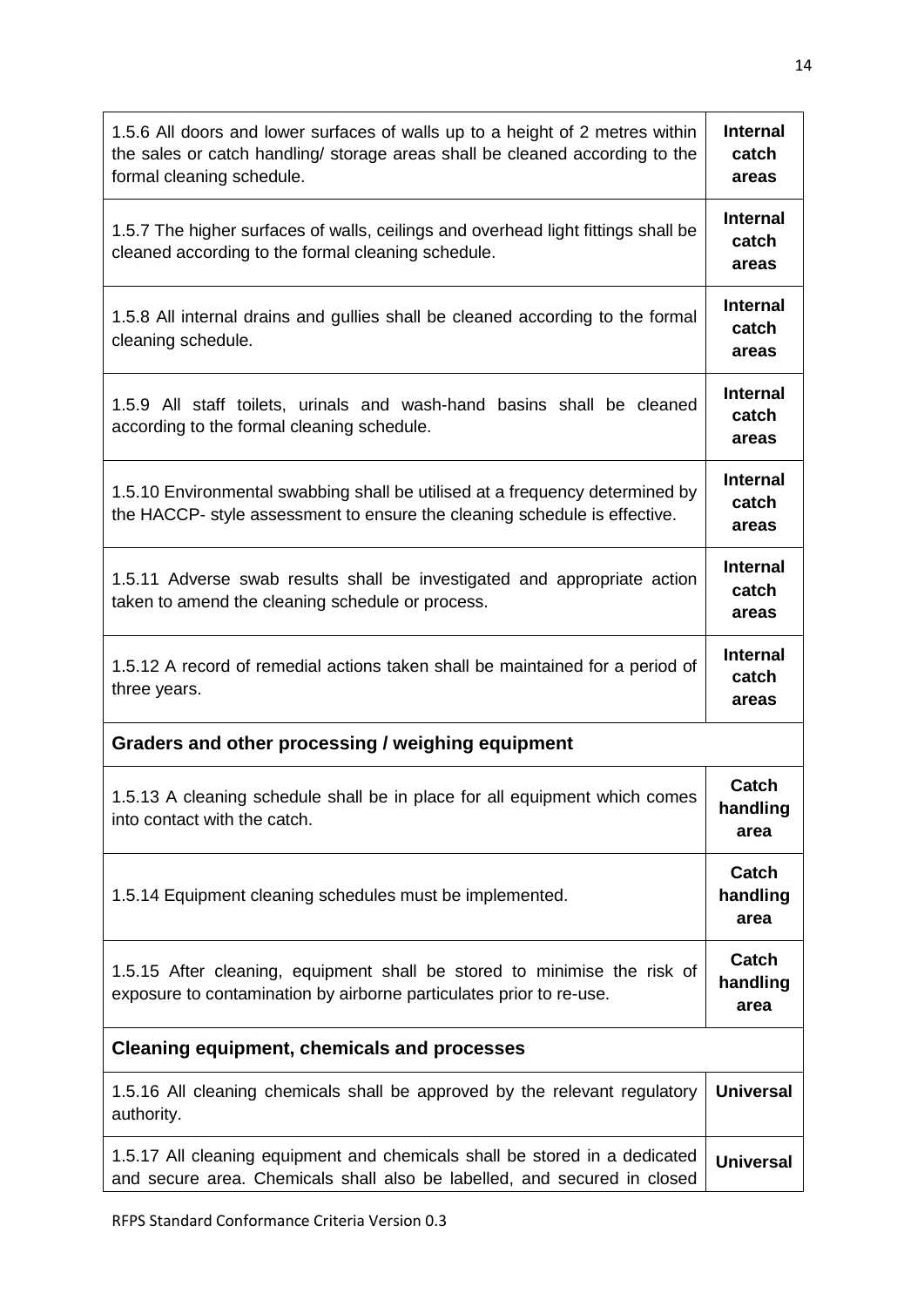| containers.                                                                                                                                                                                                                                                                                                                            |                  |  |
|----------------------------------------------------------------------------------------------------------------------------------------------------------------------------------------------------------------------------------------------------------------------------------------------------------------------------------------|------------------|--|
| 1.5.18 Cleaning materials and equipment used for cleaning toilets shall be<br>segregated from those used elsewhere.                                                                                                                                                                                                                    |                  |  |
| <b>Cleaning procedures</b>                                                                                                                                                                                                                                                                                                             |                  |  |
| 1.5.19 There must be one or more formal cleaning schedules in place which<br>meet the following requirements:                                                                                                                                                                                                                          |                  |  |
| The formal cleaning plan(s) must cover all internal and external fish-<br>$\bullet$<br>handling areas and staff facilities.<br>The contents of the formal cleaning plan(s) must be based on a risk<br>assessment to ensure they are appropriate and effective.                                                                         |                  |  |
| The formal cleaning plan(s) must include an indication of the<br>$\bullet$<br>appropriate frequency with which each area should be cleaned.                                                                                                                                                                                            |                  |  |
| The formal cleaning plan(s) must describe the cleaning process to be<br>$\bullet$<br>applied to each area, including chemicals and equipment if required.                                                                                                                                                                              | <b>Universal</b> |  |
| The personnel responsible for organising and carrying out the<br>$\bullet$<br>cleaning schedules shall be defined.<br>The cleaning schedules shall ensure the safety of the operative by<br>detailing any protective equipment or special operation requirements<br>(such as for cleaning at heights) revealed by the risk assessment. |                  |  |
| Cleaning methods, including chemical use, shall be risk-assessed to<br>$\bullet$<br>ensure they are appropriate to the task and utilised safely.                                                                                                                                                                                       |                  |  |
| 1.5.20 Prior to any cleaning operation commencing, other port users shall be<br>warned that cleaning is in progress by, for example, the erection of a sign or<br>the use of Tannoy announcements etc.                                                                                                                                 |                  |  |
| 1.5.21 Cleaning records of all cleaning activity within the facility shall be kept<br>and retained for a period of 3 years.                                                                                                                                                                                                            |                  |  |
| 1.5.22 All protective cleaning equipment shall be maintained in a good state<br>of repair and replaced whenever necessary.                                                                                                                                                                                                             |                  |  |
| 1.6 – Personal Hygiene Requirements                                                                                                                                                                                                                                                                                                    |                  |  |
| <b>Personal protective clothing</b>                                                                                                                                                                                                                                                                                                    |                  |  |
| 1.6.1 All personnel (including visitors and market users) entering catch<br>handling and storage areas shall be required to wear clean, washable<br>protective over-clothing, including coat, hat and boots.                                                                                                                           |                  |  |
| 1.6.2 Staff involved in 'wet' operations should wear waterproof aprons,<br>leggings or waterproof trousers/tops and rubber boots.                                                                                                                                                                                                      |                  |  |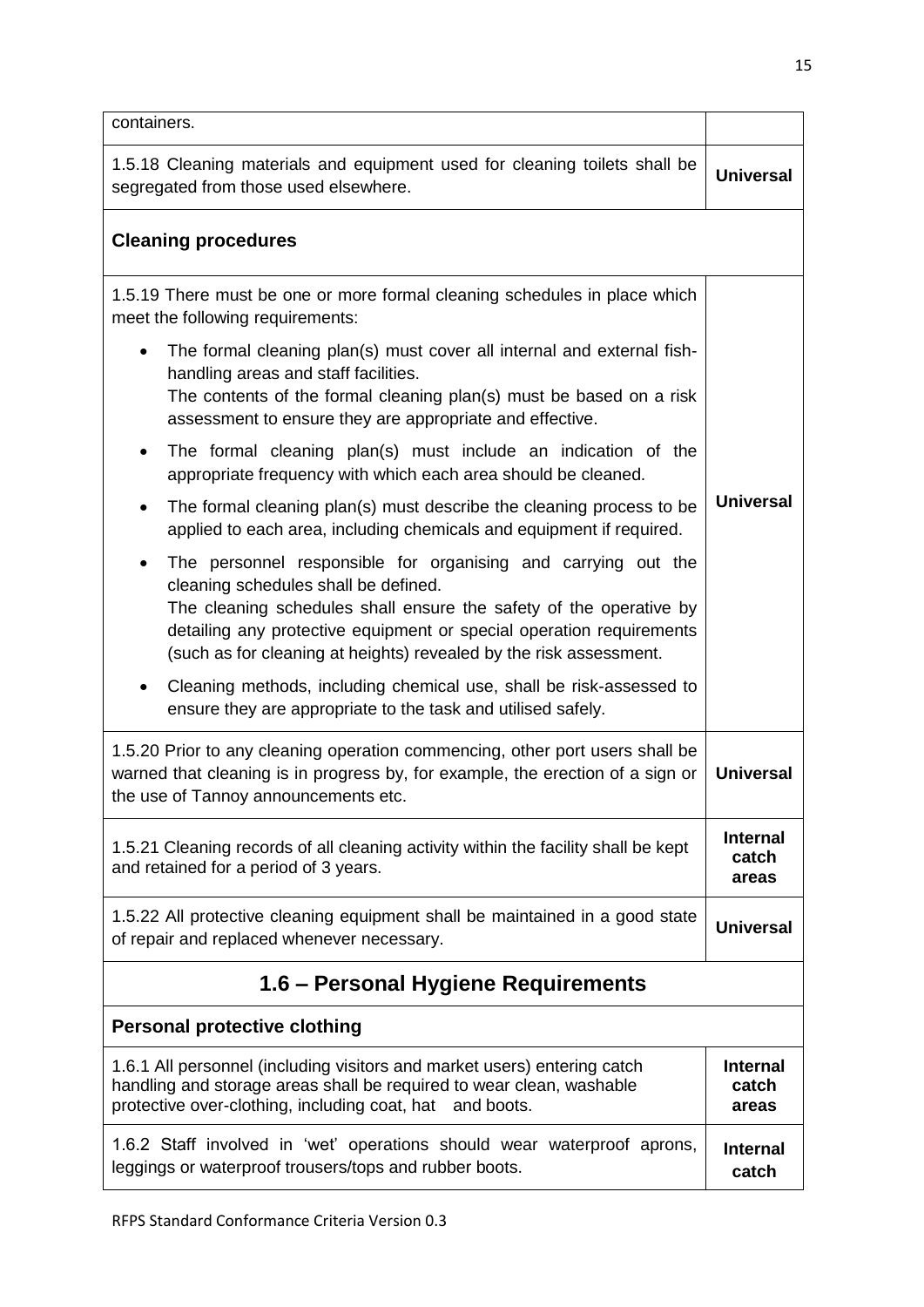|                                                                                                                                                                                                                                                                                                                                                                                                                                        | areas                             |  |
|----------------------------------------------------------------------------------------------------------------------------------------------------------------------------------------------------------------------------------------------------------------------------------------------------------------------------------------------------------------------------------------------------------------------------------------|-----------------------------------|--|
| 1.6.3 Staff handling the catch shall be equipped with disposable or<br>hardwearing rubber gloves which are replaced as frequently as required to<br>maintain functionality.                                                                                                                                                                                                                                                            | <b>Internal</b><br>catch<br>areas |  |
| Other hygiene requirements                                                                                                                                                                                                                                                                                                                                                                                                             |                                   |  |
| 1.6.4 There shall be a policy in place on eating, drinking, smoking and<br>spitting. Eating, drinking and smoking shall be permitted only in designated<br>areas, and not in catch handling or storage areas. Spitting shall be banned<br>throughout port premises/environs.                                                                                                                                                           | <b>Universal</b>                  |  |
| 1.6.5 All staff and visitors shall be reminded to wash their hands by the<br>provision of signage at strategic locations within the facility.                                                                                                                                                                                                                                                                                          | Internal<br>catch<br>areas        |  |
| 1.6.6 All port staff shall be contractually obliged to adhere to the rules on<br>personal health and personal hygiene.                                                                                                                                                                                                                                                                                                                 | <b>Staff</b>                      |  |
| 1.6.7 Visitors shall be informed of requirements relating to their own personal<br>health and on the rules for personal hygiene prior to them being permitted<br>access to the selling area.                                                                                                                                                                                                                                           | <b>Internal</b><br>catch<br>areas |  |
| 1.6.8 Personal hygiene rules shall include a restriction on accessing port<br>facilities if an individual has an infectious disease; a ban on jewellery in<br>catch-handling areas (except a plain band or sleeper earrings); and a ban on<br>excessive fragrance, make-up and nail varnish use.                                                                                                                                       | <b>Internal</b><br>catch<br>areas |  |
| 1.6.9 There shall be a procedure in place to check, on a regular basis, that all<br>staff and visitors are in compliance with the personal hygiene policy. Actions<br>to be taken if the personal hygiene requirements are not being maintained<br>shall be defined.                                                                                                                                                                   |                                   |  |
| 1.7 - Pest Control Requirements                                                                                                                                                                                                                                                                                                                                                                                                        |                                   |  |
| 1.7.1 There shall be a documented pest control policy and procedure which is<br>based on risk and meets with the requirements of the port's current HACCP<br>study.                                                                                                                                                                                                                                                                    | <b>Universal</b>                  |  |
| 1.7.2 The pest control plan shall include the following:                                                                                                                                                                                                                                                                                                                                                                               |                                   |  |
| A risk assessment of the fabric of the building and the physical<br>barriers/measures that are in place to protect the catch and to prevent<br>access by pests shall have been conducted.<br>The frequency of inspection, monitoring methods, location of pest<br>٠<br>control bait boxes, substances used, and a system in place for<br>recording the results of inspection or any reported sightings, or<br>evidence of infestation. | <b>Universal</b>                  |  |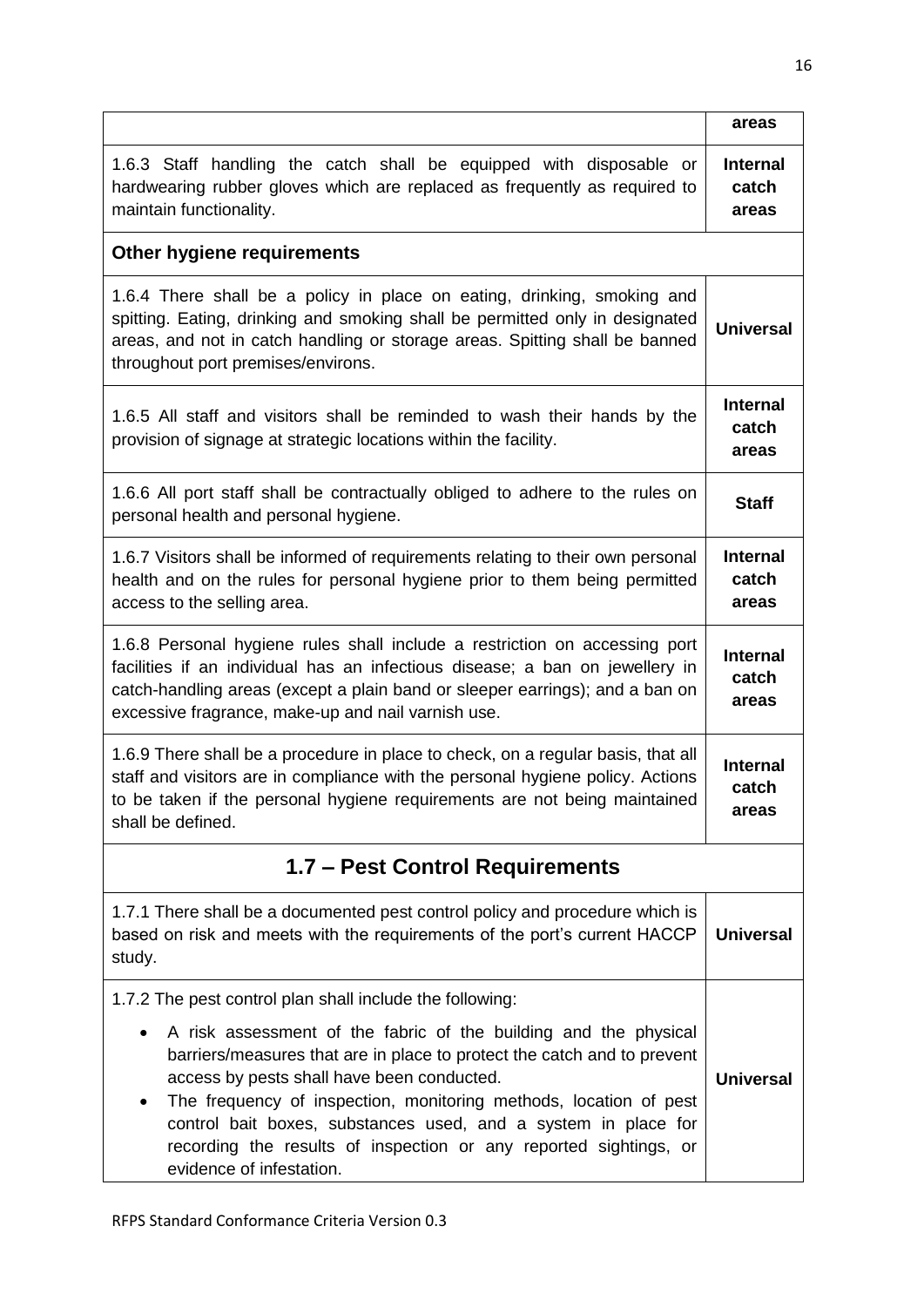| The actions to be taken in the event of infestation.                                                                                                                                                                                                                                           |                                   |
|------------------------------------------------------------------------------------------------------------------------------------------------------------------------------------------------------------------------------------------------------------------------------------------------|-----------------------------------|
| 1.7.3 All personnel working in or entering the catch-handling or storage areas<br>shall be made aware of the importance of good housekeeping, the need to<br>keep doors shut and to spot and report any signs of infestation by the placing<br>of prominent signage and/or induction training. | <b>Internal</b><br>catch<br>areas |
| 1.7.4 A pest control manual shall need to be maintained; to include, as a<br>minimum, the following;<br>The risk assessment process used to design the programme.<br>$\bullet$                                                                                                                 |                                   |
| Clearly defined responsibilities for site management and for the<br>$\bullet$<br>contractor.<br>Detailed records of pest control inspections and recommendations,<br>$\bullet$<br>and of any pest activity.                                                                                    | <b>Universal</b>                  |
| Detailed proof of recommendations being implemented.<br>$\bullet$<br>Details of pest control products used and instructions for their use.<br>$\bullet$<br>A site plan showing the location of pest control devices.<br>$\bullet$<br>Actions to be taken in the event of an infestation.       |                                   |
| 1.7.5 It shall be possible to fully close off fish storage and market areas when<br>not in use to minimise pest access.                                                                                                                                                                        | <b>Internal</b><br>catch<br>areas |
| 1.8 - Food Security Requirements                                                                                                                                                                                                                                                               |                                   |
| 1.8.1 There shall be a clearly defined and fully documented food protection<br>(security management) policy statement and plan.                                                                                                                                                                | <b>Universal</b>                  |
| 1.8.2 The policy and plan shall be reviewed annually to ensure it remains fit-<br>for-purpose.                                                                                                                                                                                                 | <b>Universal</b>                  |
| 1.8.3 The food protection policy and plan shall include, as a minimum, the<br>following:                                                                                                                                                                                                       |                                   |
| A full risk assessment of the potential threat levels for the facility.<br>$\bullet$<br>The steps and measures to be implemented to mitigate any risks<br>identified.                                                                                                                          | <b>Universal</b>                  |
| 1.8.4 The steps and measures identified by the food protection policy and<br>plan shall be implemented, to ensure that the potential risks to the catch from<br>the public or other associated risks such as dogs are kept to a minimum.                                                       | <b>Universal</b>                  |
| 1.8.5 Port staff shall be trained in site security procedures according to the<br>requirements identified by the food protection policy and plan, and<br>encouraged to report or challenge unidentified or unknown visitors when it is<br>safe to do so.                                       | <b>Staff</b>                      |
| 1.8.6 All contractors involved in maintenance or repair shall agree to abide by                                                                                                                                                                                                                | <b>Universal</b>                  |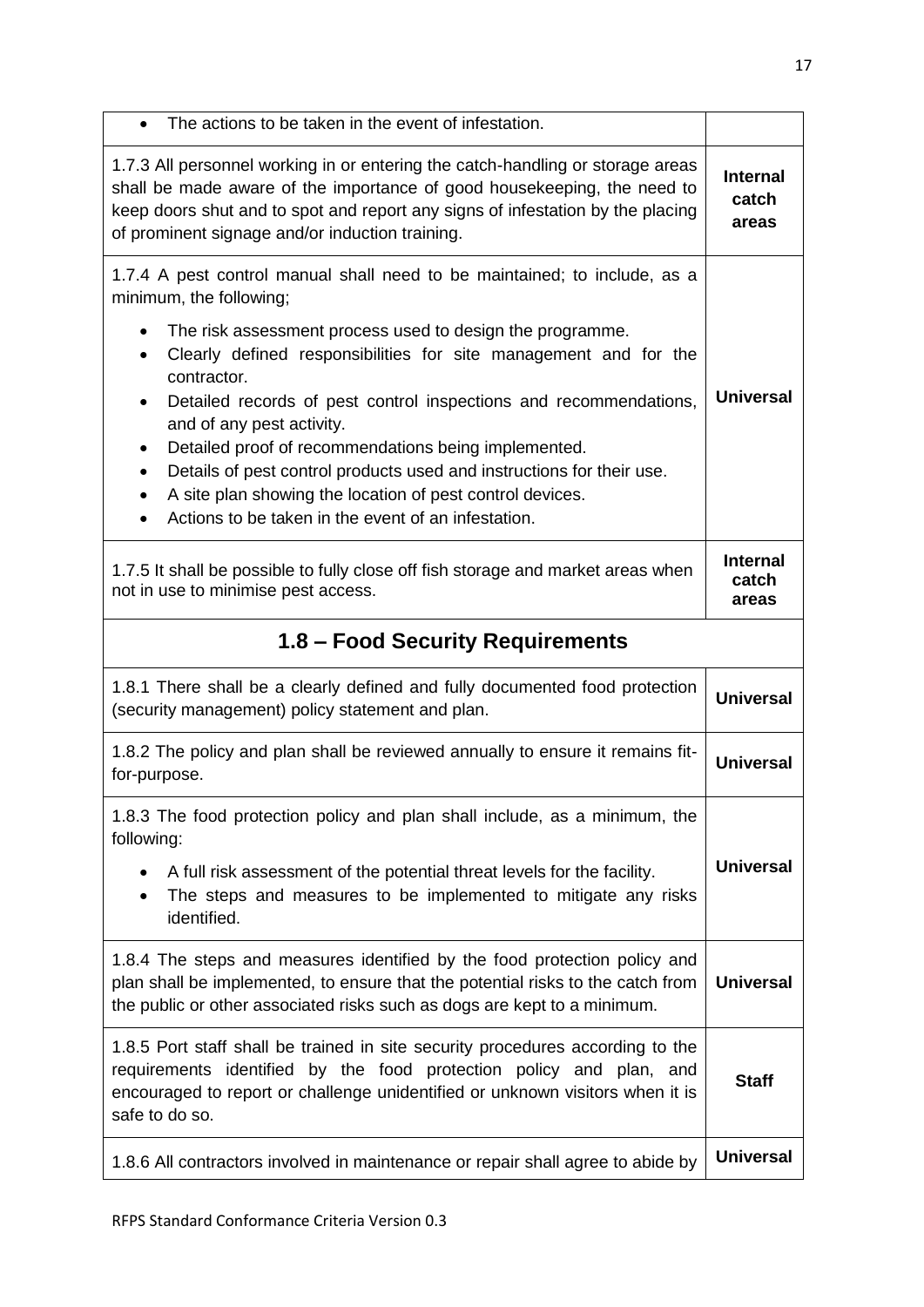port rules or as directed by port officials. **1.9 – Internal Self-Assessment** 1.9.1 An internal audit of their food safety operations shall be conducted and documented every 12 months (or after an incident) to ensure that all policies and procedures are still fit for purpose and are being complied with. **Universal** 1.9.2 All non-conforming actions that result from this internal audit shall be recorded, with an appropriate member of staff assigned to action and close them out. **Universal**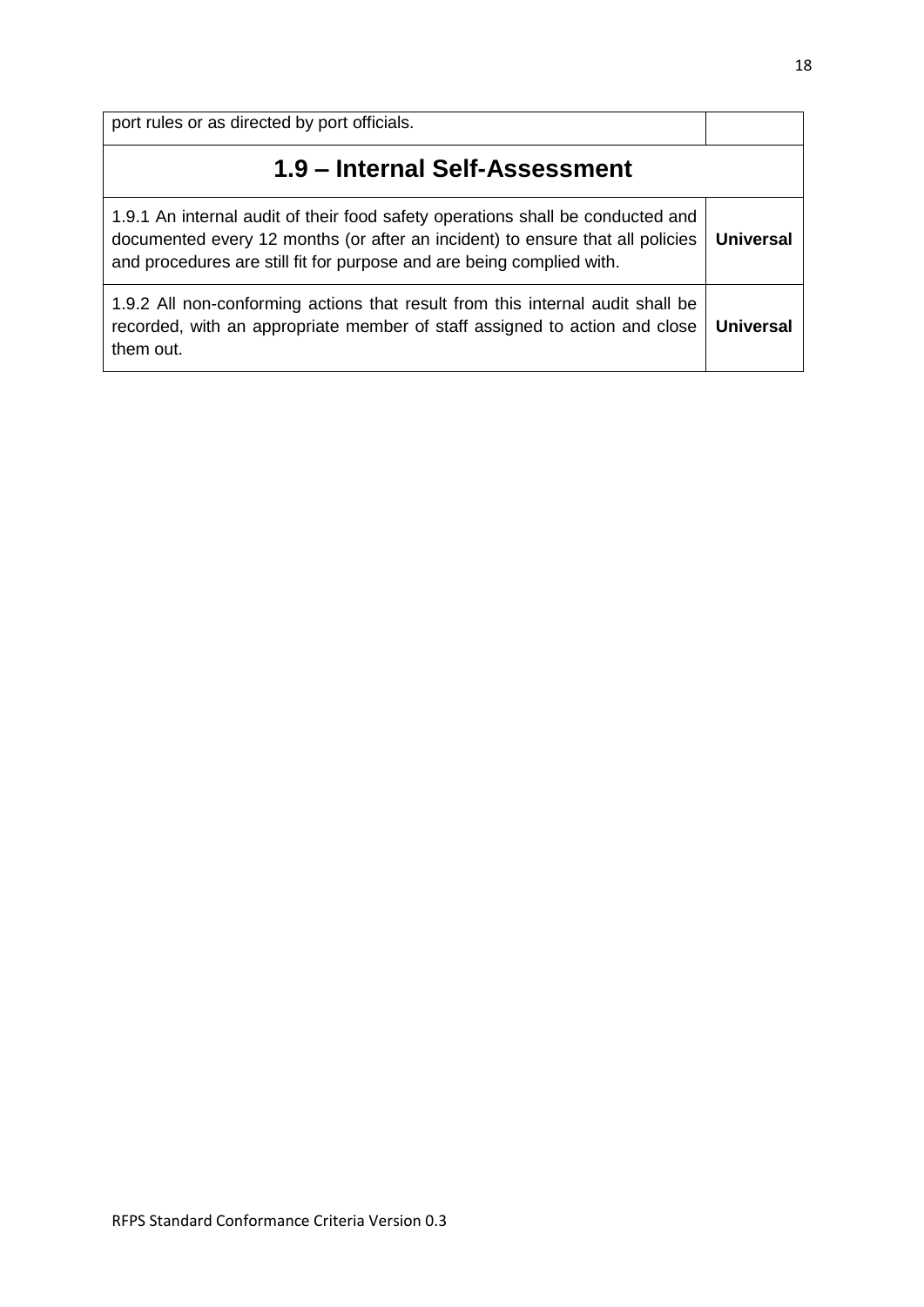# <span id="page-18-0"></span>Core Principle 2: Port and the Working Environment

Aim – Provide a safe working environment through enhanced operating and welfare practices and provisions.

### **Key Areas:**

- Due Diligence and Compliance with Legislation
- Improve Skills and Knowledge, Training Provision
- Health and safety, and welfare of port operatives (welfare)

### **Nominal References**

The specific performance indicators in this module of the standard are based on national and internationally recognized universal standards, including:

### **Legislation**

- Harbours, Docks and Piers Clauses Act 1847,
- Harbours Act 1964,
- Dangerous Vessels Act 1985,
- Pilotage Act 1987,
- Merchant Shipping Act 1995
- Health & Safety at Work Act 1974.
- The Workplace (Health, Safety and Welfare) Regulations 1992,
- The Docks Regulations 1998
- The Loading and Unloading of Fishing Vessel Regulations 1988.

### **Guidelines and Code of Practices**

- UK Government's port marine safety guidelines.
- Port Marine Safety Code.
- Approved Code of Practice LI48 Safety in Docks.
- ILO International Labour Convention core labour conventions (ILO Conventions 111 on discrimination, 138 and 182 on minimum age and child labour, 29 and 105 on forced labour, 87 on freedom of association, 98 on the right to organize an collective bargaining, 100 on equal remuneration and 99 on minimum wage) and transparent and non-discriminative hiring procedures and the complaint procedure. This shall include migrate workers in C97 and 143.
- Ethical Trade Initiative Code of Conduct.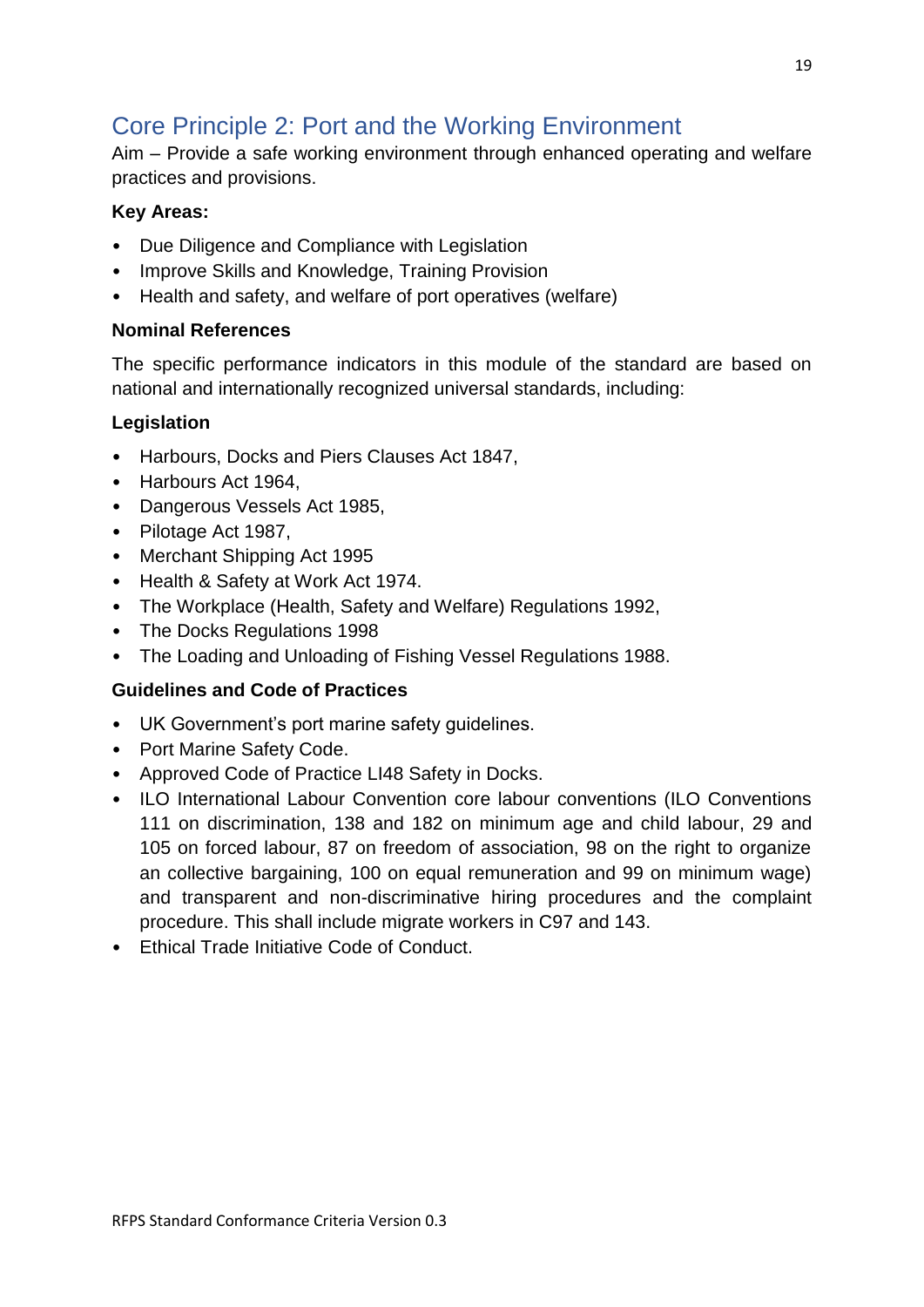# **2.1 – Due Diligence and Compliance with Legislation**

| 2.1.1 The port shall comply with all legislation relating to legally operating as<br>a port within the UK.                                                                                                                            | <b>Universal</b>          |
|---------------------------------------------------------------------------------------------------------------------------------------------------------------------------------------------------------------------------------------|---------------------------|
| 2.1.2 The port shall provide their annual performance targets as evidence<br>that they operate in full alignment with the good practice guidance published<br>by the Maritime and Coastguard Agency (MCA).                            | <b>Universal</b>          |
| 2.1.3 The port shall provide documented evidence that they operate in full<br>alignment with the Port Marine Safety Code (PMSC) which governs the<br>running of ports and harbours.                                                   | <b>Universal</b>          |
| 2.1.4 Auction halls and wholesale markets operating on the port shall hold a<br>valid EU Approval Number.                                                                                                                             | Market &<br>sales<br>area |
| 2.1.5 In the event that the port has been served with an improvement notice,<br>there shall be documented evidence of corrective actions instigated in<br>response.                                                                   | <b>Universal</b>          |
| 2.1.6 All buyers and sellers operating on their market shall be registered as a<br>fish buyer and/or fisher seller and shall have a designated number with the<br>relevant authority.                                                 | Market &<br>sales<br>area |
| 2.1.7 The port shall commit to the implementation of the 'Ports State<br>Measures Agreement' scheme to minimise entry of IUU fish into UK and the<br>sharing of information with the competent authorities (MMO, Marine<br>Scotland). | <b>Universal</b>          |
| 2.2 – Improve Skills, Knowledge, and Training Provision                                                                                                                                                                               |                           |
| 2.2.1 All port employees shall have defined job specifications and<br>responsibilities which they have been made aware of.                                                                                                            | <b>Staff</b>              |
| 2.2.2 All port employees, including managers, shall be covered by a training<br>and development programme to ensure that they are equipped with the<br>necessary skills and knowledge to undertake their role correctly and safety.   | <b>Staff</b>              |
| 2.2.3 Up-to-date records shall be maintained of all port employees with the<br>level of training each has received.                                                                                                                   | <b>Staff</b>              |
| 2.2.4 Port employees shall be subject to an employee performance appraisal<br>system to ensure that their performance is evaluated and recorded.                                                                                      | <b>Staff</b>              |
| 2.2.5 Where specific training is required, especially on dangerous machinery<br>(e.g. fork-lift trucks), port employees shall be suitability trained and<br>monitored.                                                                | <b>Staff</b>              |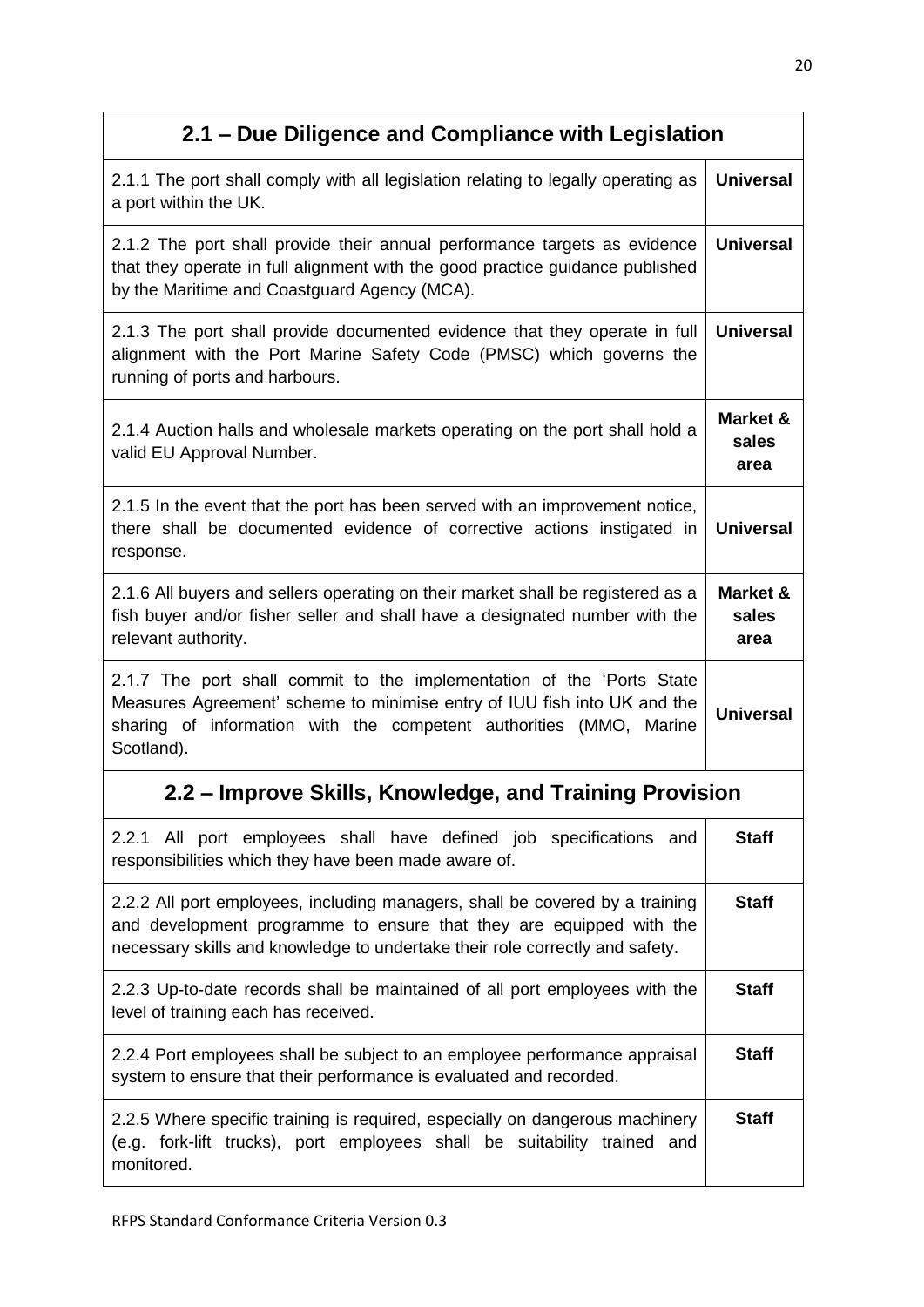| 2.2.6 All new and "casual" port employees shall be placed through a full<br>induction training that covers any of the following areas relevant to their role:                                                                  | <b>Staff</b>                      |
|--------------------------------------------------------------------------------------------------------------------------------------------------------------------------------------------------------------------------------|-----------------------------------|
| Catch preservation.<br>$\bullet$<br>Food safety and personal protective equipment.<br>Health and safety and personal protective equipment.<br>$\bullet$<br>Personal hygiene requirements.                                      |                                   |
| Staff welfare and employee rights.                                                                                                                                                                                             |                                   |
| 2.2.7 Coordination of training activities and record keeping shall be the<br>responsibility of a designed person.                                                                                                              | <b>Staff</b>                      |
| 2.3 – Health and Safety of Port Operatives                                                                                                                                                                                     |                                   |
| 2.3.1 There shall be a full health and safety strategy and policy in place.                                                                                                                                                    | <b>Universal</b>                  |
| 2.3.2 A full Health and Safety risk assessment shall have been conducted<br>and implemented to protect all users of the market.                                                                                                | <b>Universal</b>                  |
| 2.3.3 A procedure shall be in place for recording any health and safety<br>related incidents and corrective actions.                                                                                                           | <b>Universal</b>                  |
| 2.4 - Personal Protective Equipment                                                                                                                                                                                            |                                   |
| 2.4.1 Robust, waterproof, non-slip and safety footwear shall be worn by all<br>individuals when in the catch handling or selling areas.                                                                                        | <b>Internal</b><br>catch<br>areas |
| 2.4.2 A fully stocked first-aid kit that is equipped to meet current health and<br>safety legislation shall be readily available to all staff and users of the facility.                                                       | <b>Staff</b>                      |
| 2.4.3 The port should ensure that first aid provision, including equipment and<br>personnel, meets the legal requirements appropriate to the size of the<br>operation.                                                         | <b>Staff</b>                      |
| 2.4.4 Dock areas shall be equipped with life rings and adequate lighting.                                                                                                                                                      | <b>Universal</b>                  |
| 2.5 - Vehicle Management                                                                                                                                                                                                       |                                   |
| 2.5.1 Where vehicles employed by the port to move fish outdoors have a fully<br>enclosed storage area, this area must be kept clean according to the formal<br>cleaning plan and used only for the transport of food products. | <b>Vehicles</b>                   |
| 2.5.2 Where vehicles without enclosed storage areas are used by the port to<br>move fish outdoors, measures must be in place to ensure the catch is not<br>exposed to the elements.                                            | <b>Vehicles</b>                   |
| 2.5.3 There shall be procedures in place to ensure that road vehicles are                                                                                                                                                      | <b>Vehicles</b>                   |
|                                                                                                                                                                                                                                |                                   |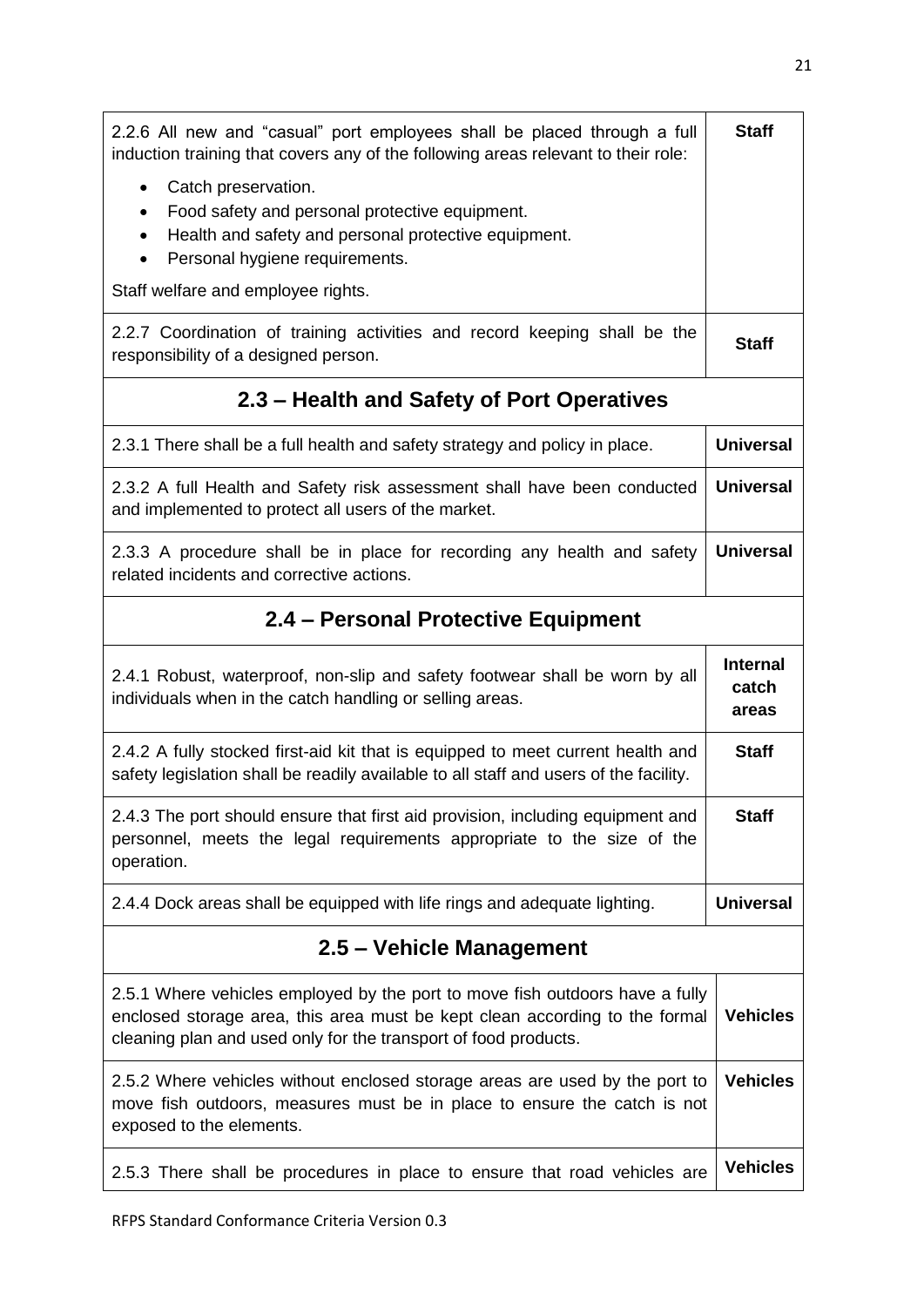| maintained in a road-worthy condition.                                                                                                                                                                                                                                                                                                        |                  |
|-----------------------------------------------------------------------------------------------------------------------------------------------------------------------------------------------------------------------------------------------------------------------------------------------------------------------------------------------|------------------|
| 2.5.4 Where legally required, vehicle operators shall be registered with the<br>appropriate authority.                                                                                                                                                                                                                                        | <b>Vehicles</b>  |
| 2.5.5 There shall be procedures in place in case of vehicle breakdown or<br>accident.                                                                                                                                                                                                                                                         | <b>Vehicles</b>  |
| 2.6 - Welfare of Employees                                                                                                                                                                                                                                                                                                                    |                  |
| 2.6.1 The port management shall sign and display (clearly) a self-declaration<br>assuring good social practice and human rights of all employees, including a<br>commitment to ensure no discrimination is practiced and no harsh or<br>inhumane treatment is allowed.                                                                        | <b>Staff</b>     |
| 2.6.2 Port employees shall have been informed about the self-declaration<br>and it shall be revised at least every 3 years, or whenever necessary.                                                                                                                                                                                            | <b>Staff</b>     |
| 2.6.3 A designated person shall have been given the knowledge and/or<br>access to national regulations concerning: gross and minimum wages,<br>working hours, union membership, anti- discrimination, child labour, labour<br>contracts, holiday and maternity leave, medical care and pension/gratuity.                                      | <b>Staff</b>     |
| 2.6.4 Every port employee shall have a written contract or work agreement in<br>a language that the employee understands fully.                                                                                                                                                                                                               | <b>Staff</b>     |
| 2.6.5 Records of all employees and subcontractors shall be retained for at<br>least 24 months.                                                                                                                                                                                                                                                | <b>Staff</b>     |
| 2.6.6 There shall be a documented policy and records to demonstrate that<br>each port employee has been paid for the work they have completed,<br>including any approved overtime.                                                                                                                                                            | <b>Staff</b>     |
| 2.6.7 If payment is calculated per unit, port employees shall be paid at least<br>the legal minimum wage (on average) within regular working hours.                                                                                                                                                                                           | <b>Staff</b>     |
| 2.6.8 No port employee may be below the age of 16.                                                                                                                                                                                                                                                                                            | <b>Staff</b>     |
| 2.6.9 Young persons (i.e. between the ages of 16-18) hired part-time shall<br>not engage in work that has been risk assessed by the Health and Safety<br>Risk assessment in clause 2.11 as being dangerous to their health and<br>safety, jeopardizes their development or prevents them from finishing their<br>compulsory school education. | <b>Staff</b>     |
| 2.6.10 Any organisation employing personnel who interact with or work at the<br>port shall be obliged, via their operational contract with the port, to ensure<br>that they implement the minimum levels of worker welfare described in this<br>section.                                                                                      | <b>Universal</b> |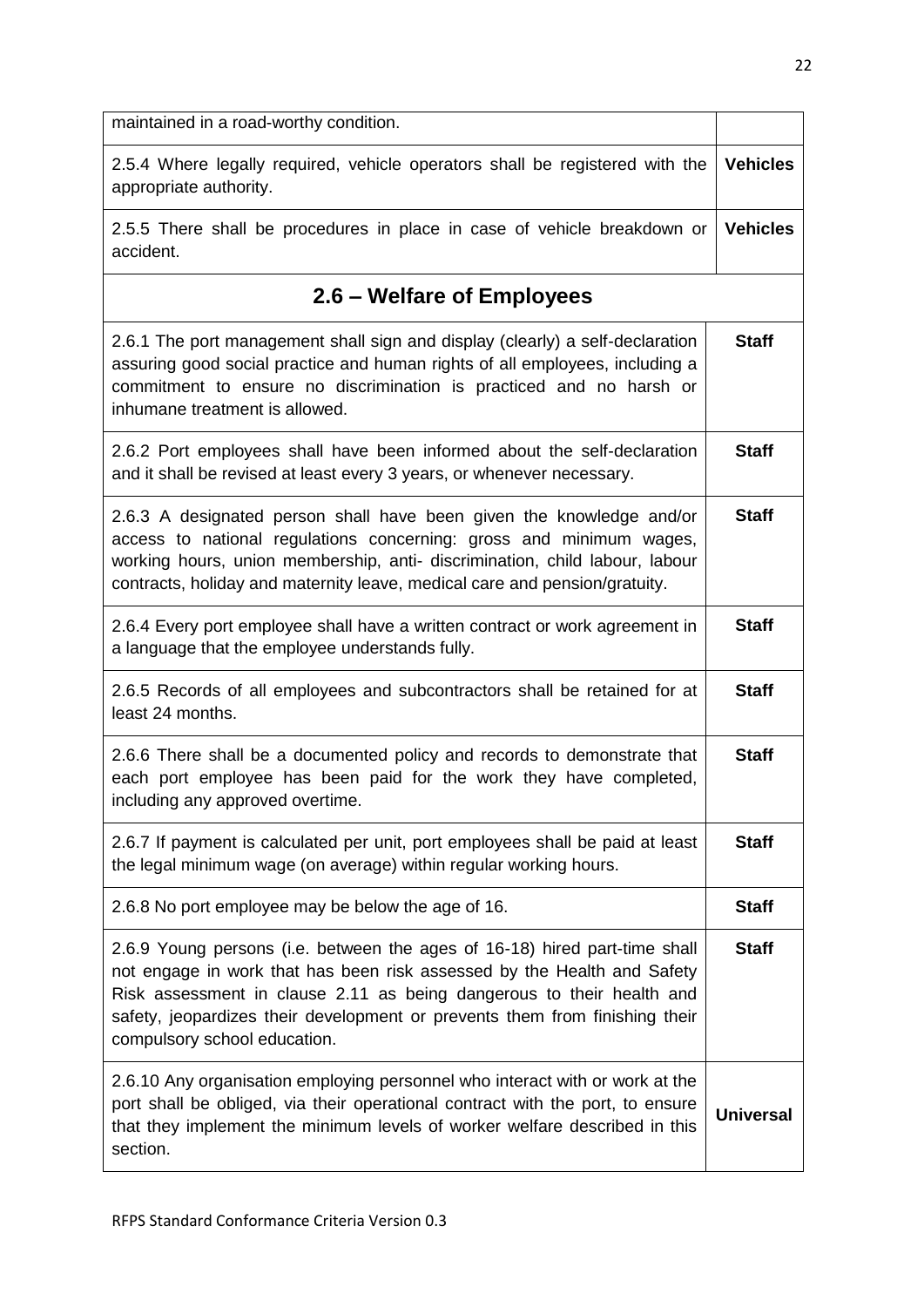| 2.6.11 The port authority shall have a documented policy and records on fair<br>operating practice, which is made available to all their managers and key<br>personnel. As a minimum, this shall cover;<br><b>Bribery</b><br>$\bullet$<br>Corruption<br>Coercion<br>Inappropriate political lobbying or contributions.                                   | Staff            |
|----------------------------------------------------------------------------------------------------------------------------------------------------------------------------------------------------------------------------------------------------------------------------------------------------------------------------------------------------------|------------------|
| 2.6.12 Any port employees who are agency workers operating within the<br>facility shall trigger additional risk assessment and due diligence enquiries<br>when these workers are present.                                                                                                                                                                | <b>Staff</b>     |
| 2.6.13 The port shall have a documented grievance procedure, which details<br>the time frame within which grievances will be resolved and ensures<br>grievances and their resolutions are documented and retained for at least 2<br>years.                                                                                                               | <b>Staff</b>     |
| 2.6.14 The port shall create and implement a policy detailing the response to<br>serious or grievous concerns to worker welfare.                                                                                                                                                                                                                         | <b>Staff</b>     |
| 2.6.15 All port employees shall have chosen employment freely, with no<br>forced, bonded or involuntary labour.                                                                                                                                                                                                                                          | <b>Staff</b>     |
| 2.7 - Internal Self-Assessment                                                                                                                                                                                                                                                                                                                           |                  |
| 2.7.1 The port authority shall conduct and document an internal audit of their<br>health and safety requirements every 3 years, and conduct an internal audit<br>of the relevant section of their health and safety requirements after an<br>incident, to ensure that all policies and procedures remain fit for purpose and<br>are being complied with. | <b>Universal</b> |
| 2.7.2 All non-conforming actions that result from this internal audit shall be<br>recorded, with an appropriate member of staff assigned to action and close<br>them out.                                                                                                                                                                                | <b>Universal</b> |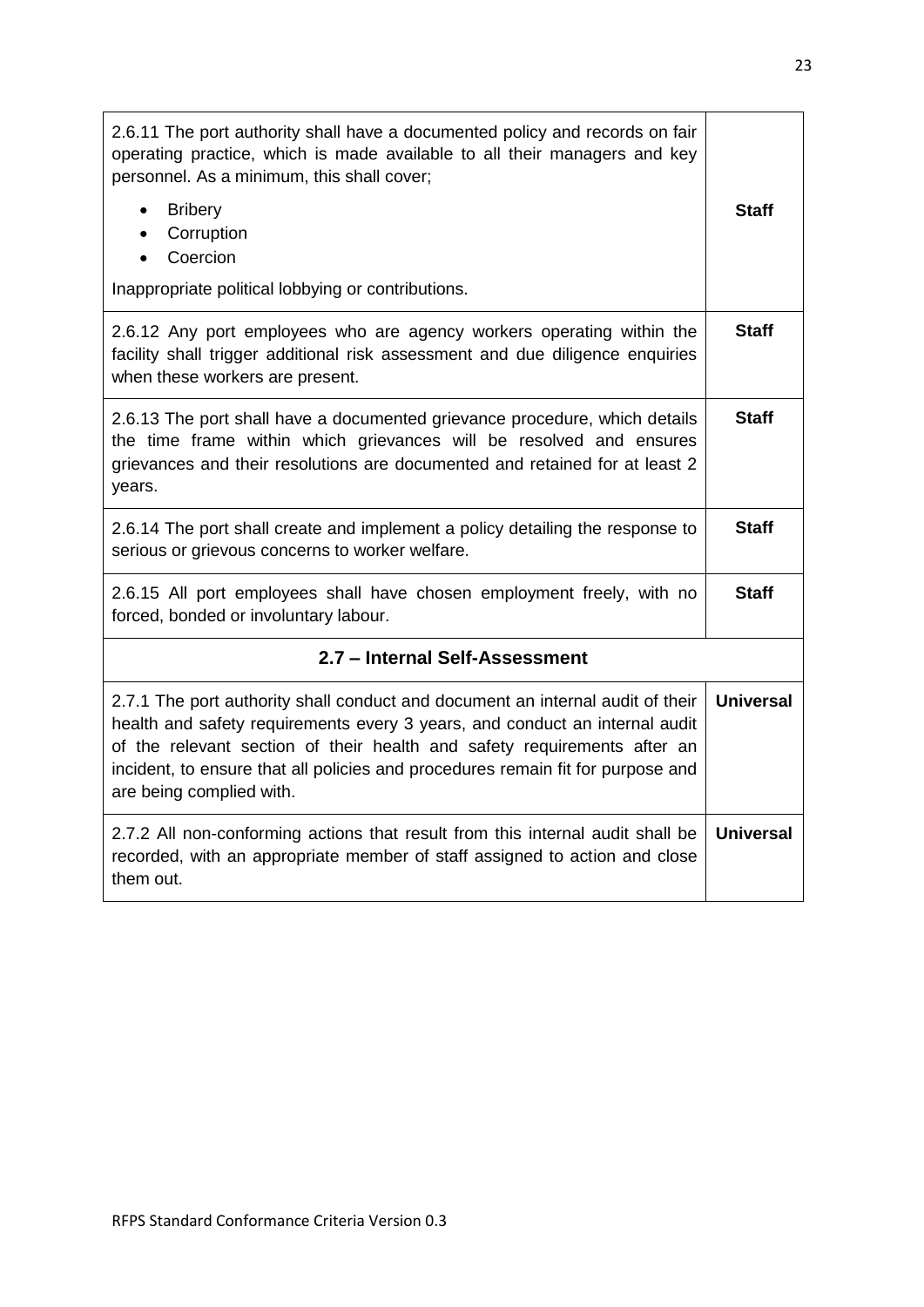# <span id="page-23-0"></span>Core Principle 3: Care of Environment

Aim – To encourage a culture of respect for the protection of the environment.

#### **Key Areas:**

- Waste management
- Recycling
- Environmental controls

#### **Nominal References**

The specific performance indicators in this module of the standard are based on relevant national and EU legislation as well as subsidiary and connect legislation in relation to fisheries and the environment and amendments thereto, including:

- The Merchant Shipping Act (Port Waste Reception Facilities) Regulations 1997. SI No3018;
- The Water Resources Act 1991 (England and Wales; Equivalent legislation in Scotland is 'The Water Act 1989' and 'The Control of Pollution Act 1974'. In Northern Ireland it is the 'Water (Northern Ireland) 1999' and the 'Water and Sewerage Services (Northern Ireland) Order 2006.
- Water Industry Act 1991; Food Safety (General Food Hygiene) Regulations 1995 Chapter V Food Waste.
- The Food Safety and Hygiene (England) Regulations 2013 (as amended)
- Regulation (EC) No. 852/2004 on the hygiene of foodstuffs.
- Regulation (EC) No. 853/2004 laying down specific hygiene rules for food of animal origin.
- Regulation (EC) No. 854/2004 laying down specific rules for the organisation of official controls on products of animal origin intended for human consumption.
- Environmental Protection Act 1990, Part II Receptacles for commercial or industrial waste.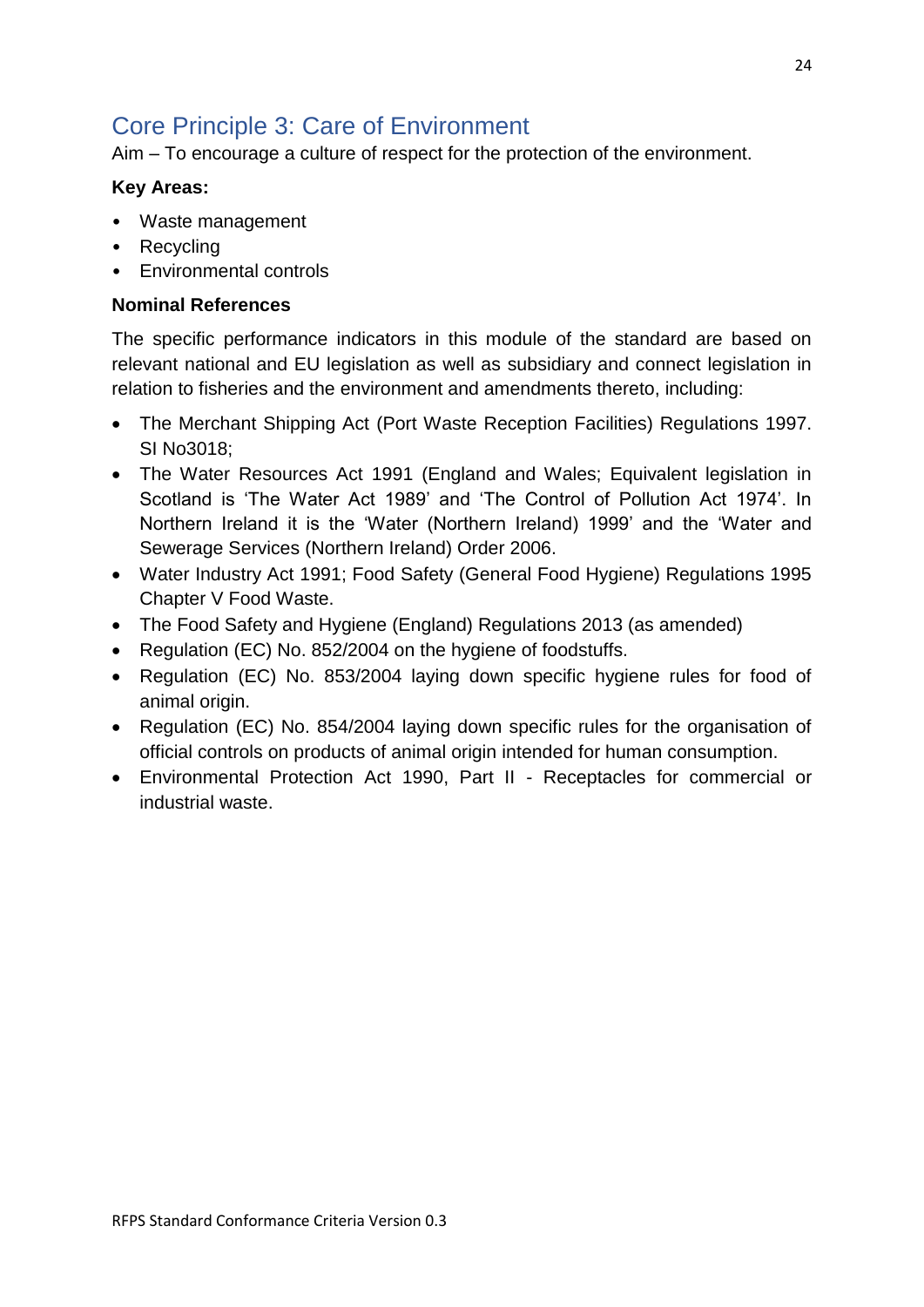# **3.1 – Waste Management and Waste Disposal**

| 3.1.1 A risk assessment shall have been conducted and documented that<br>identifies relevant environmental issues and the provisions made to address<br>the associated risks.                                                                                                               | <b>Universal</b> |
|---------------------------------------------------------------------------------------------------------------------------------------------------------------------------------------------------------------------------------------------------------------------------------------------|------------------|
| 3.1.2 The port shall operate under a Waste Management Plan (WMP) which<br>meets the requirements of the relevant authority.                                                                                                                                                                 | <b>Universal</b> |
| 3.1.3 Records shall be maintained of any non-compliance to the WMP,<br>alongside processes to action in future plans and address these areas of<br>non-compliance.                                                                                                                          | <b>Universal</b> |
| 3.1.4 All waste (food and non-food) shall be categorised and separated<br>according to legislation and the requirements of the waste collection<br>organisation(s).                                                                                                                         | <b>Universal</b> |
| 3.1.5 Only waste carriers licensed by the UK Environmental agency (or<br>equivalent organisation) shall be used for the removal of waste material.                                                                                                                                          | <b>Universal</b> |
| 3.1.6 There shall be a policy of recycling non-food waste wherever possible.                                                                                                                                                                                                                | <b>Universal</b> |
| 3.1.7 Covered receptacle(s) shall be provided for the disposal of solid waste<br>materials.                                                                                                                                                                                                 | <b>Universal</b> |
| 3.1.8 All port-generated waste waters, including those generated from<br>cleaning operations where cleaning chemicals are used, ice melt-water, live<br>shellfish (vivier) transport and staff facilities, shall be discharged to a public<br>sewer or disposed of by other approved means. | <b>Universal</b> |
| 3.1.9 There shall be a process in place to store and dispose of liquid material<br>(e.g. engine oil) that cannot be discarded into the public sewage, and to<br>ensure it does not pose a risk of contamination to the catch.                                                               | <b>Universal</b> |
| 3.2 – Carbon Footprint                                                                                                                                                                                                                                                                      |                  |
| 3.2.1 Energy consumption at the port shall be reviewed on an annual basis.                                                                                                                                                                                                                  | <b>Universal</b> |
| 3.3 – Local Community Engagement                                                                                                                                                                                                                                                            |                  |
| 3.3.1 There shall be a proactive policy in place to engage and evaluate the<br>potential impacts of operations on the local community.                                                                                                                                                      | <b>Universal</b> |
| 3.4 - Environmental Emissions                                                                                                                                                                                                                                                               |                  |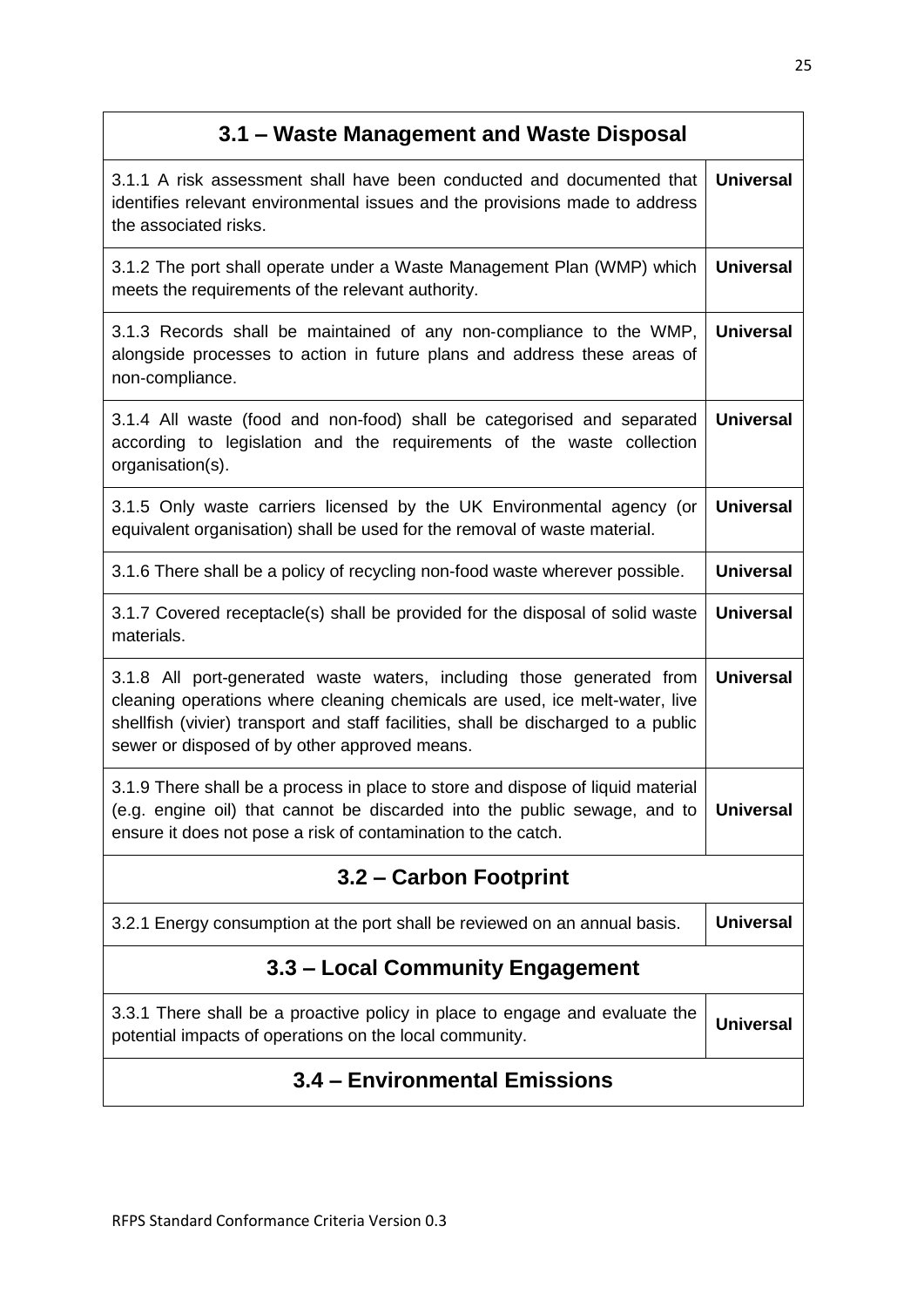| 3.4.1 The port shall have in place a policy and records of permits for<br>environmental emissions regulations as stated in current legislation to cover<br>the following:                                                    |           |
|------------------------------------------------------------------------------------------------------------------------------------------------------------------------------------------------------------------------------|-----------|
| Emissions to air tolerances,<br>$\bullet$<br>Discharge into the sewage systems,<br>$\bullet$<br>Release of toxic or hazardous substances,<br>Noise, smell and dust pollution,<br>$\bullet$<br>Ground pollution.<br>$\bullet$ | Universal |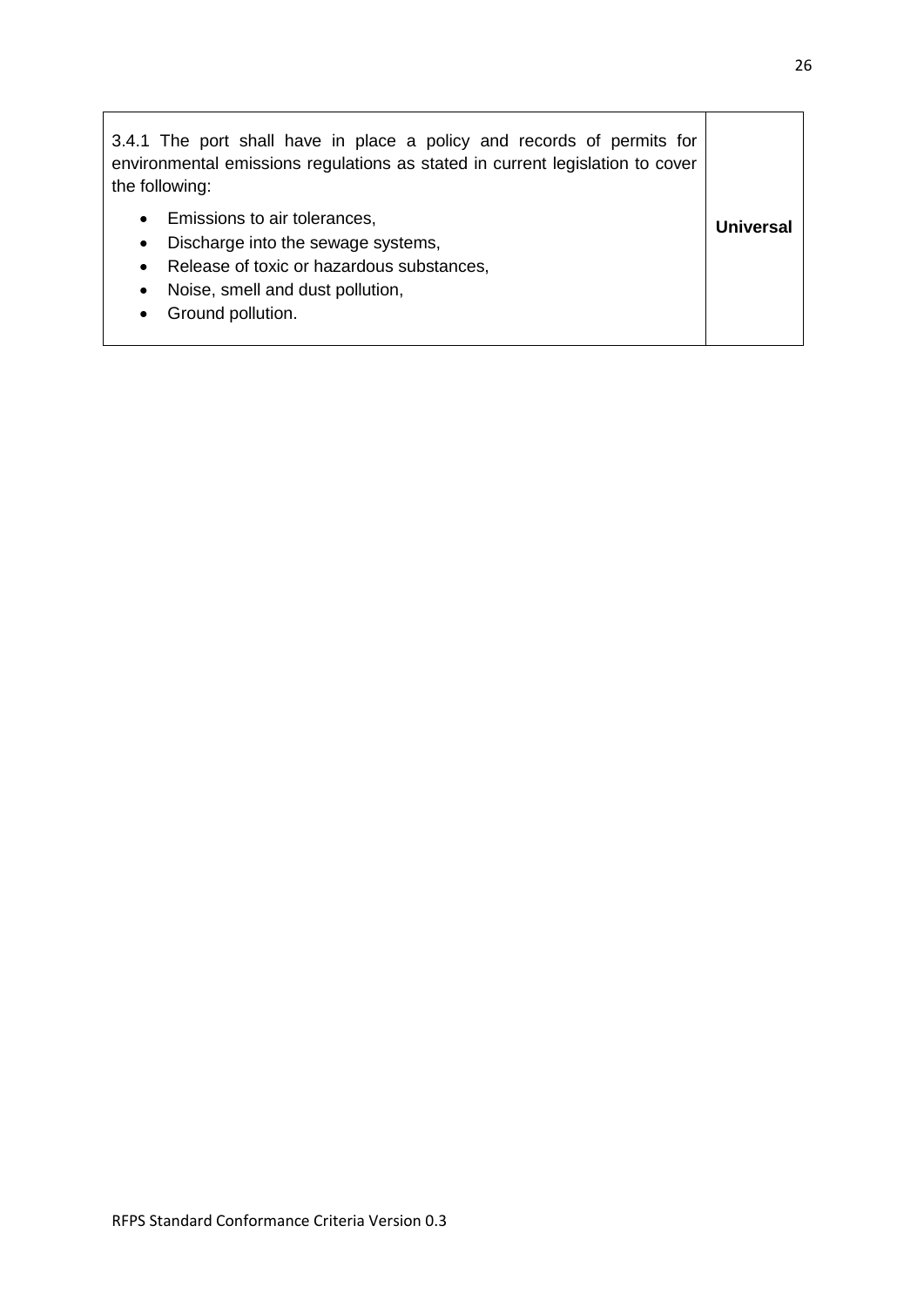# <span id="page-26-0"></span>Core Principle 4: Care of the Catch; Fish as Food

Aim – Promote and maintain food protection and quality

### **Key Areas:**

- Grading
- Quality Maintenance temp control (Ice, chilled)
- Temperature Insulation/Control

### **Nominal References**

The specific performance indicators in this module of the standard are based on internationally recognized universal standards, including:

- Food Safety -General Principles and the general prescriptions of foodstuff legislation and setting out procedures in relation to food safety EC No 178/2002.
- Guidance Notes for Food Business Operators on Food Safety, Traceability, Product Withdrawal and Recall. A guide to compliance with Articles 14, 16, 18 and 19 of General Food Law Regulation (EC) 178/2002- FSA.
- Food hygiene- Regulation 852/2004 (as amended) food hygiene requirements.
- Regulation 853/2004 (as amended) requirements during and after landing.
- Marketing standards Regulation 2406/96 (as amended) common marketing standards for fishery products.
- Fisheries Control Regulation 1224/2004 (as amended) establishing a Community control system for ensuring compliance with the rules of the common fisheries policy.
- Regulation 850/98 (as amended) technical measures for the protection of juveniles of marine organisms.
- Common Fisheries Policy landing obligation applicable to discards: Regulation 1380/2013.
- Regulation 1069/2009 health rules as regards animal by-products and derived products not intended for human consumption.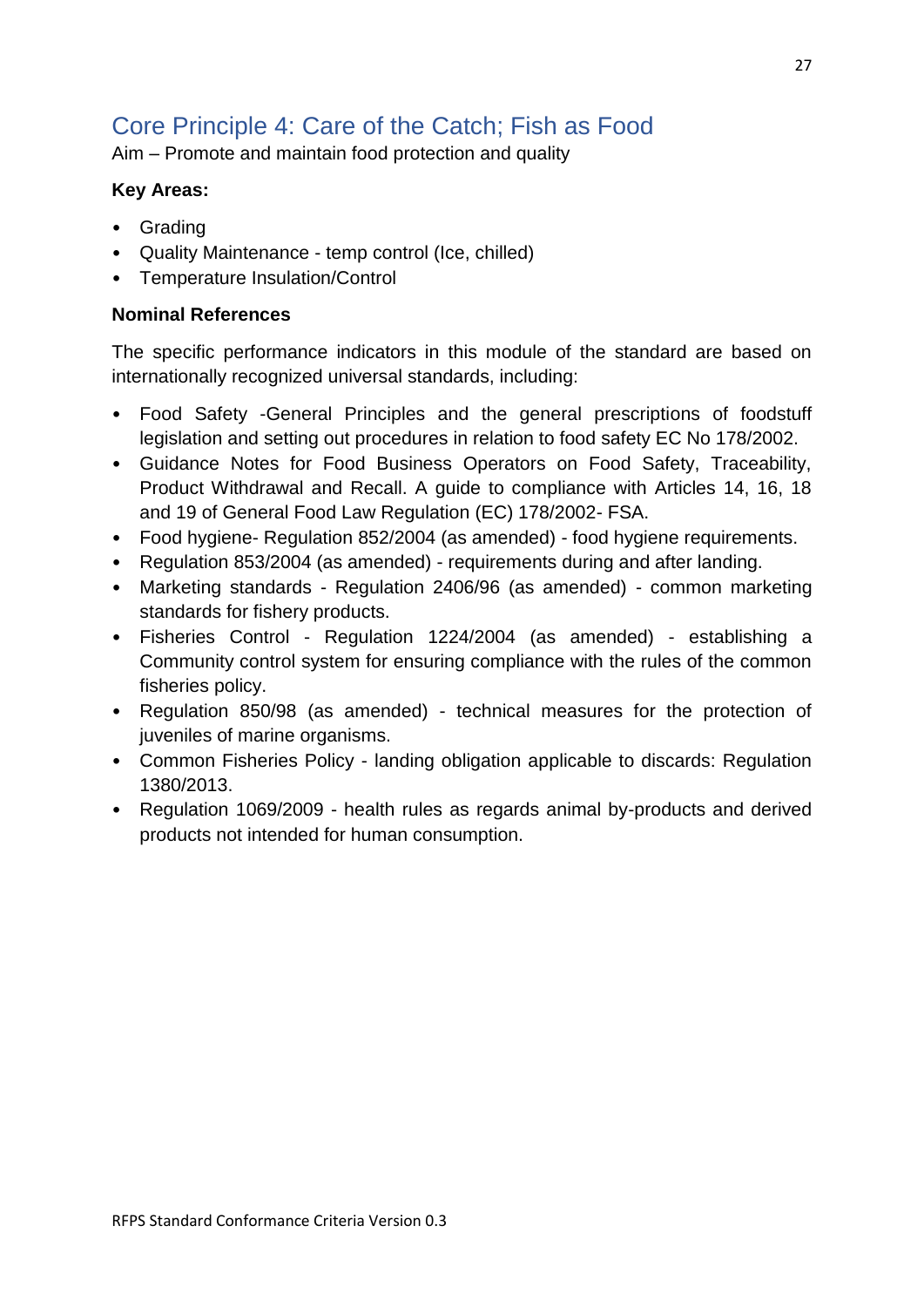| 4.1 - Catch Handling Requirements                                                                                                                                                                                                  |                                   |
|------------------------------------------------------------------------------------------------------------------------------------------------------------------------------------------------------------------------------------|-----------------------------------|
| 4.1.1 Training and supervisory initiatives to ensure that the catch is treated as<br>food by all staff, to minimise the risk of the catch being crushed, stood upon,<br>dropped, thrown or otherwise roughly handled.              | <b>Staff</b>                      |
| 4.1.2 All catch-handling equipment shall be operated to minimise the risk of<br>physical damage to the catch.                                                                                                                      | <b>Universal</b>                  |
| 4.1.3 The level of ice and catch shall not exceed the rim of each box, to<br>prevent catch from being crushed when boxes are stacked.                                                                                              | <b>Universal</b>                  |
| 4.1.4 A maximum stacking height shall be enforced and based on a risk<br>assessment of the specific circumstances at the port.                                                                                                     | <b>Internal</b><br>catch<br>areas |
| 4.2 – Hygienic Handling and Use of Facilities                                                                                                                                                                                      |                                   |
| 4.2.1 A risk assessment shall have been conducted and implemented to<br>ensure the catch is not exposed to risks of contamination at any point while<br>on port premises.                                                          | <b>Universal</b>                  |
| 4.2.2 Any catch that is held in areas exposed to the elements shall be kept<br>covered.                                                                                                                                            | <b>Universal</b>                  |
| 4.2.3 Prior to any work-break, any catch remaining on the quay, conveyor<br>belts or grading tables etc. shall be cleared.                                                                                                         | Catch<br>handling<br>area         |
| 4.2.4 Fish must not be allowed to make direct contact with the market floor.                                                                                                                                                       | <b>Internal</b><br>catch<br>areas |
| 4.2.5 A risk assessment shall have been conducted and implemented to<br>ensure that other port users and operations do not pose a risk of<br>contamination to catch being landed.                                                  | <b>Universal</b>                  |
| 4.2.6 Where mechanised equipment is used to unload, handle, grade and<br>weigh etc. the catch, there shall be procedures in place to ensure that the<br>manufacturer's instructions are complied with.                             | <b>Universal</b>                  |
| 4.2.6 Operators of mechanised equipment shall be trained in its correct use,<br>and records of this training shall be retained.                                                                                                    | <b>Universal</b>                  |
| 4.2.7 With the exception of disposable one-use containers, distribution boxes<br>and pallets intended for transporting/displaying the catch shall be constructed<br>of an impervious material and be of good structural condition. | Market &<br>sales<br>area         |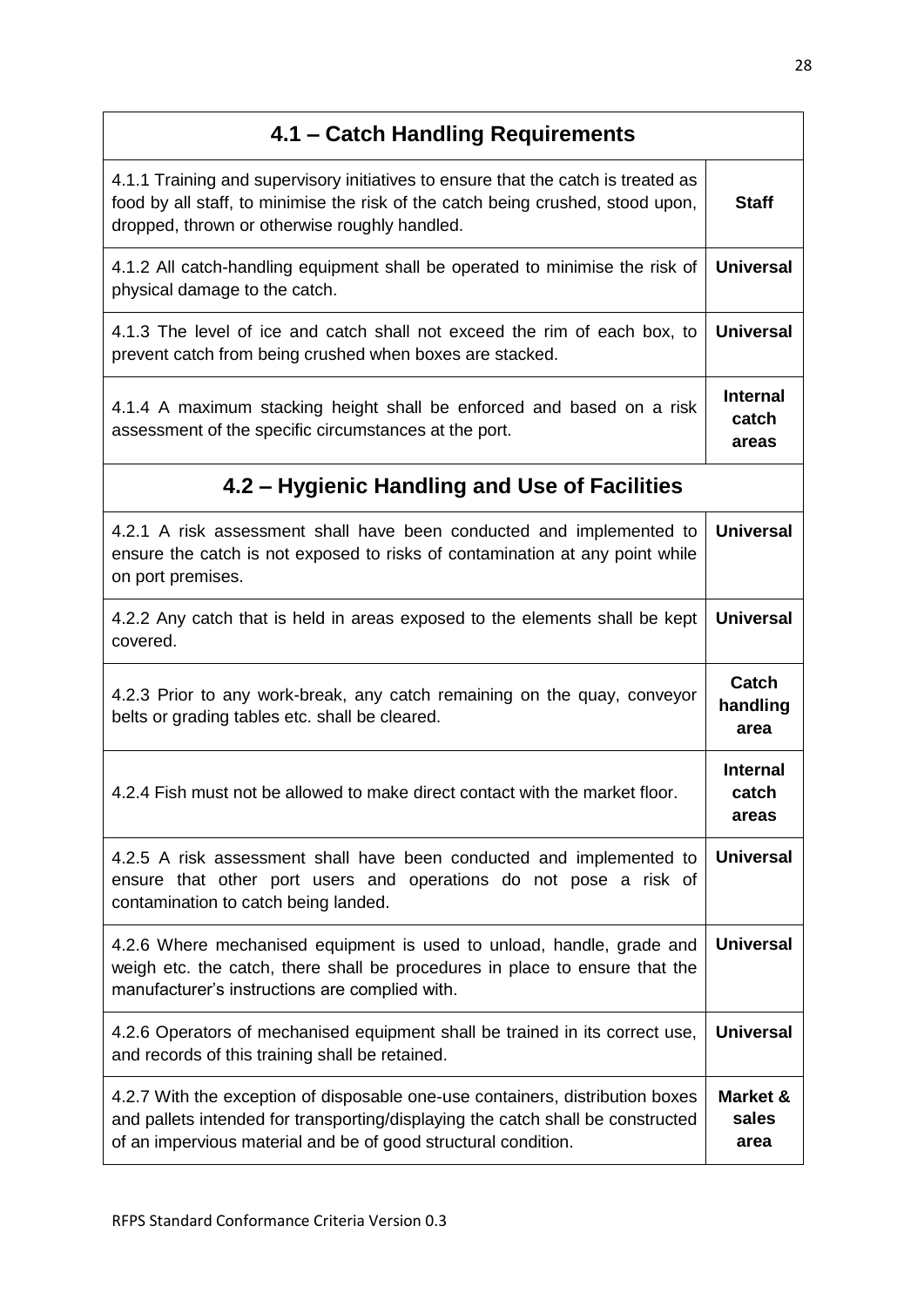| 4.2.8 All distribution boxes/containers and pallets shall be cleaned after use.                                                                                                                                                        | Market &<br>sales<br>area |  |
|----------------------------------------------------------------------------------------------------------------------------------------------------------------------------------------------------------------------------------------|---------------------------|--|
| 4.2.9 The cleanliness of boxes shall be ensured by the implementation of<br>periodic bacterial swab sampling.                                                                                                                          | Market &<br>sales<br>area |  |
| 4.3 – Size Grading                                                                                                                                                                                                                     |                           |  |
| 4.3.1 All size grading of the catch which occurs at the port shall be executed<br>consistently and meet with the port's specifications.                                                                                                | Catch<br>handling<br>area |  |
| 4.3.2 The size grading specifications of the port shall be made publicly<br>available.                                                                                                                                                 | Catch<br>handling<br>area |  |
| 4.3.3 All catch products shall be labelled on the market at the point of sale to<br>meet with current legislation.                                                                                                                     | Market &<br>sales<br>area |  |
| 4.4 – Quality Grading                                                                                                                                                                                                                  |                           |  |
| 4.4.1 There shall be a procedure in place to check and monitor the catch<br>quality to ensure all fish placed on the market is of merchantable quality.                                                                                | Market &<br>sales<br>area |  |
| 4.5 - Weighing                                                                                                                                                                                                                         |                           |  |
| 4.5.1 Catch weighing at the port shall be carried out following a procedure<br>that is compliant with the RFPS CoP, including the maintenance of weighing<br>records for a minimum of 3 years.                                         | Catch<br>handling<br>area |  |
| 4.5.2 All catch weights shall be accessible by the time of first sale.                                                                                                                                                                 | Market &<br>sales<br>area |  |
| 4.5.3 All records of any calibration tests of weighing equipment shall be<br>retained along with actions taken when adverse readings are recorded.                                                                                     | Catch<br>handling<br>area |  |
| 4.6 - Temperature Control (Food Safety)                                                                                                                                                                                                |                           |  |
| 4.6.1 The HACCP-style plan for the port shall include temperature<br>considerations to ensure that from the point of landing to the point of removal<br>from the port, the catch is maintained close to zero degrees centigrade / at a | <b>Universal</b>          |  |

RFPS Standard Conformance Criteria Version 0.3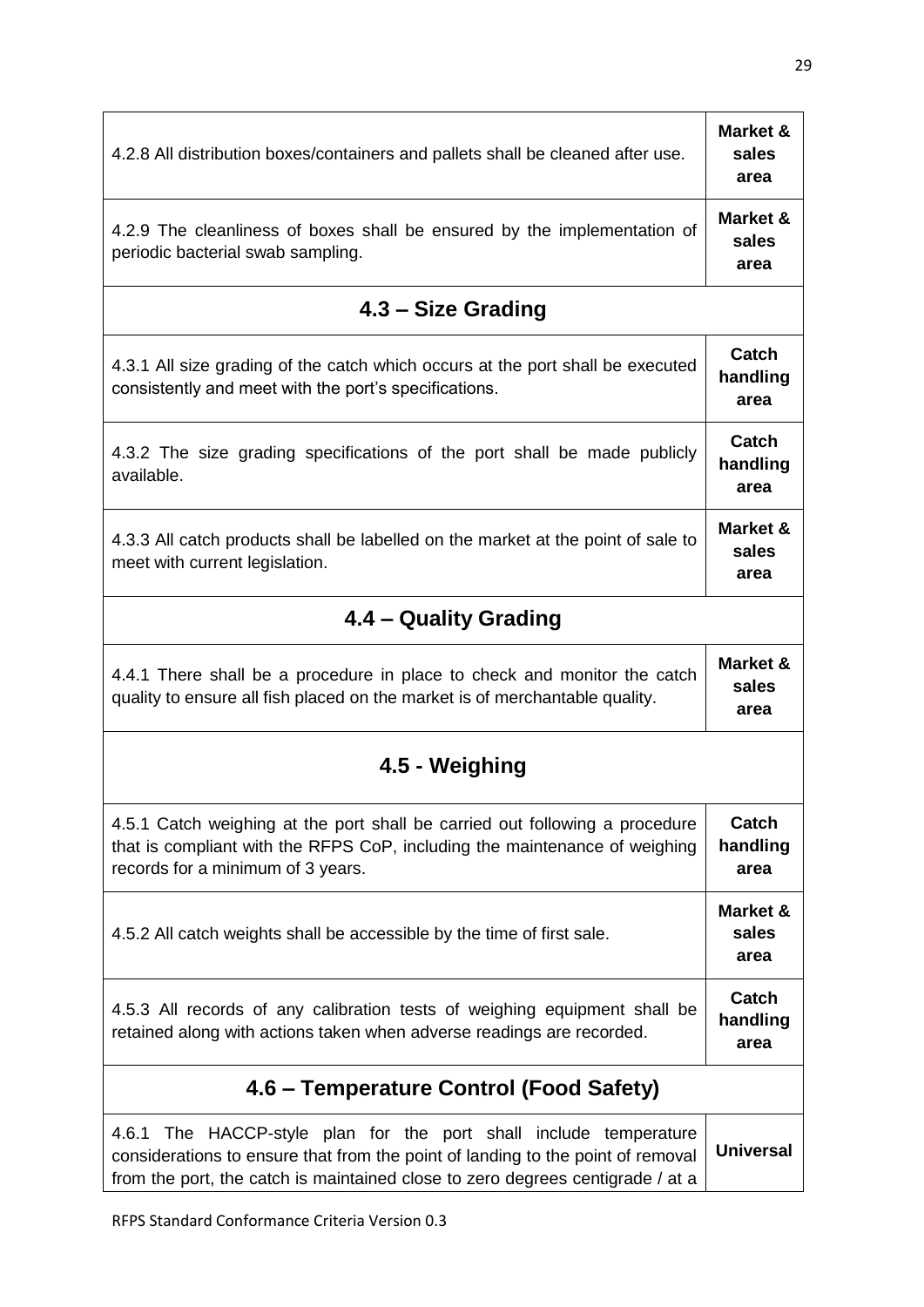| temperature approaching that of melting ice (0oC to $+4$ oC), or at the<br>appropriate temperature in the case of live catch.                                                                                                                                                             |                                   |
|-------------------------------------------------------------------------------------------------------------------------------------------------------------------------------------------------------------------------------------------------------------------------------------------|-----------------------------------|
| 4.6.2 Where used, mechanical refrigeration shall have the capability of<br>achieving an operating temperature approaching that of melting ice (0oC to<br>$+40C$ ).                                                                                                                        | <b>Internal</b><br>catch<br>areas |
| 4.6.3 During any break in the grading/handling process, the catch shall be<br>stored at suitably chilled temperatures.                                                                                                                                                                    | <b>Internal</b><br>catch<br>areas |
| 4.6.4 There shall be a procedure in place to ensure the catch temperatures<br>described in 4.5.1 are maintained.                                                                                                                                                                          | <b>Internal</b><br>catch<br>areas |
| 4.6.5 A record of these temperature checks shall be maintained along with<br>any actions taken when adverse readings were observed. 4.7.1 To comply<br>with the EU landing obligation, there shall be policies and procedures in place<br>to ensure the following:                        | <b>Internal</b><br>catch<br>areas |
| 4.7 – Undersized Fish                                                                                                                                                                                                                                                                     |                                   |
| 4.7.1 [Non-Scoring Clause] To comply with the EU landing obligation, there<br>shall be policies and procedures in place to ensure the following:                                                                                                                                          |                                   |
| 4.7.2 There shall be policies and procedures in place to ensure that no<br>undersized fish are used for direct human consumption.                                                                                                                                                         | <b>Internal</b><br>catch<br>areas |
| 4.7.3 There shall be policies and procedures in place to ensure that<br>undersized fish intended for non-direct human consumption markets shall be<br>handled/stored/transported according to Animal By Product (ABP) rules.                                                              | <b>Internal</b><br>catch<br>areas |
| 4.7.4 There shall be policies and procedures in place to ensure that facilities<br>that are ABP approved are also registered with the relevant animal health<br>agency.                                                                                                                   | <b>Internal</b><br>catch<br>areas |
| 4.7.5 There shall be policies and procedures in place to ensure that ABP<br>storage and handling facilities, including those used to store and handle bait,<br>have sufficient separation between ABP fish and fish for human consumption<br>during handling, storage and transportation. | <b>Internal</b><br>catch<br>areas |
| 4.7.6 There shall be policies and procedures in place to ensure that<br>container(s) used to store ABP fish, including bait, shall be leak-proof and<br>labelled as 'CATEGORY 3: not for human consumption'.                                                                              | <b>Internal</b><br>catch<br>areas |
| 4.8 – Toxins Harmful to Human Health                                                                                                                                                                                                                                                      |                                   |
| 4.8.1 The following families of fish must be specifically excluded from being                                                                                                                                                                                                             | Market &                          |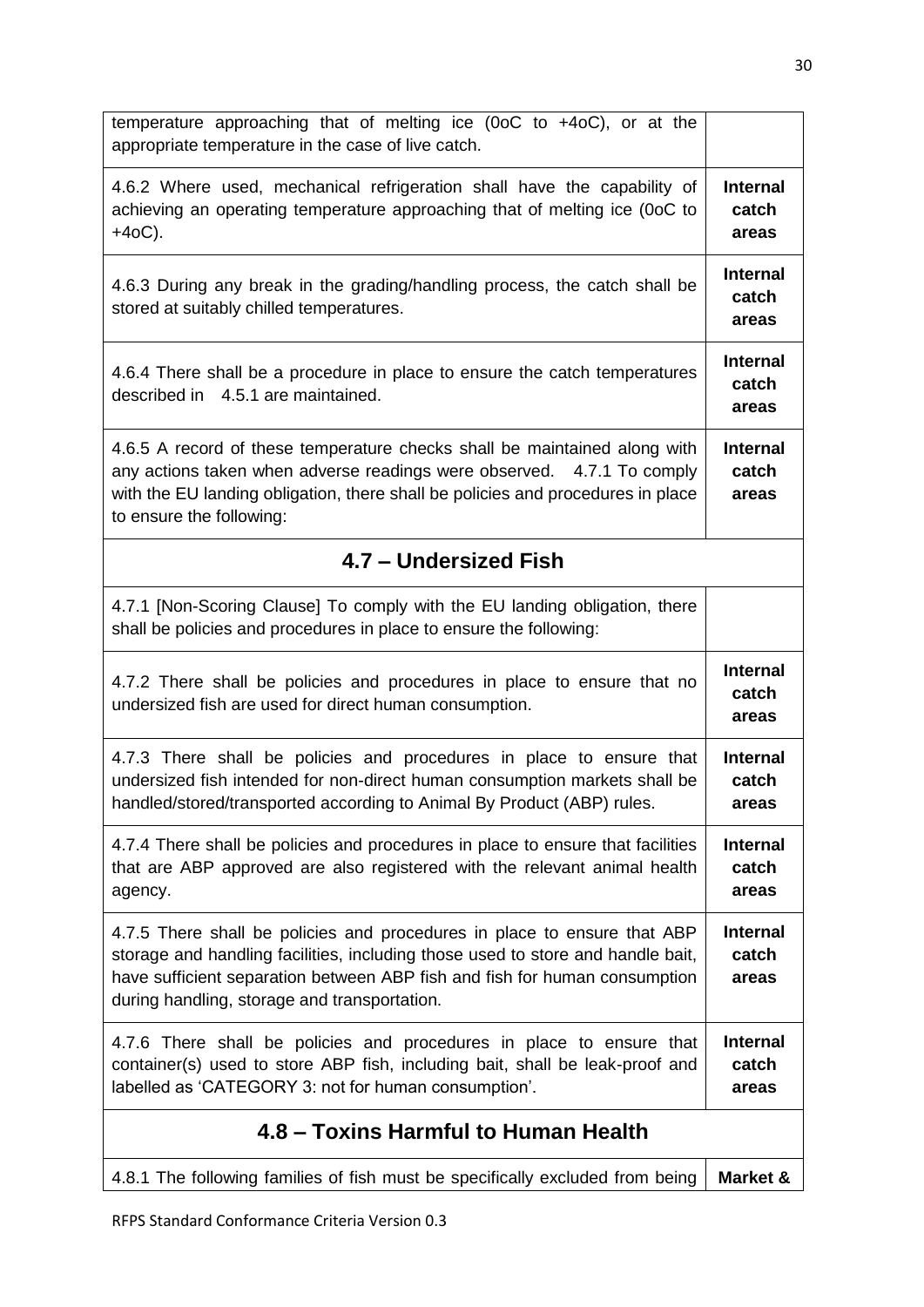| placed onto the market: Tetraodontidae (pufferfish); Molidae (sunfish);<br>Diodontdae (porcupinefish) and Canthigasteridae (toby / sharpnose puffer).                                                                                                                                                                                                             | sales<br>area             |
|-------------------------------------------------------------------------------------------------------------------------------------------------------------------------------------------------------------------------------------------------------------------------------------------------------------------------------------------------------------------|---------------------------|
| 4.8.2 Food Business Organisations (FBOs) who operate auction markets<br>shall have policies and procedures that address the sale of bivalve molluscs<br>which may or may not contain biotoxins above regulatory limits for biotoxins.<br>Consideration should be given to known testing results as published on the<br>Cefas website and shared industry results. | Market &<br>sales<br>area |
| 4.9 – Continuous Improvement                                                                                                                                                                                                                                                                                                                                      |                           |
| 4.9.1 Any enquiries, complaints and any incidents associated with the port's<br>activities, practices, and seafood products that are landed must be recorded,<br>along with any action taken in response.                                                                                                                                                         | <b>Universal</b>          |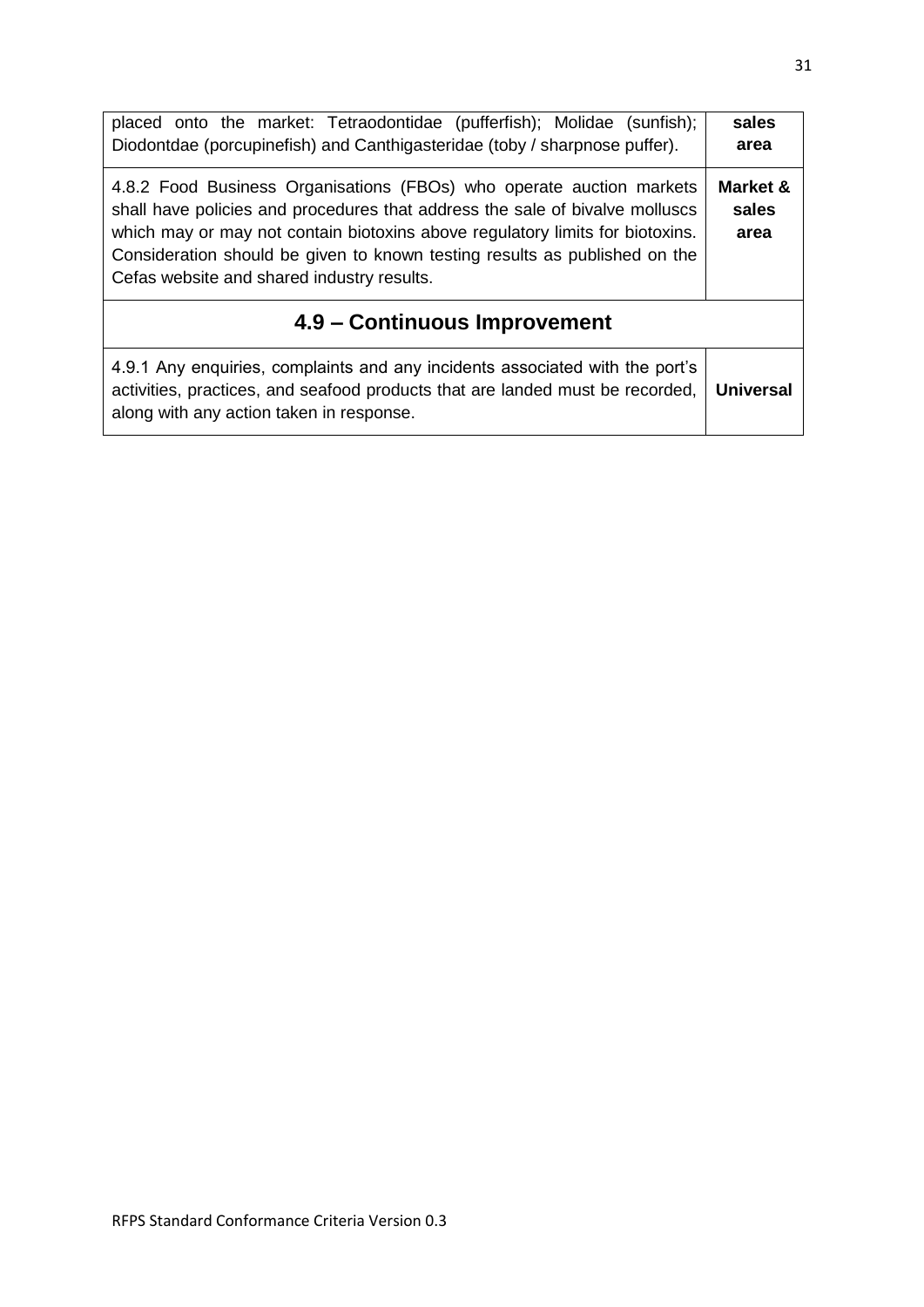# <span id="page-31-0"></span>Core Principle 5: Traceability

Aim – Provide provenance for all seafood handled

### **Key Areas:**

- Traceability systems in place
- Food authenticity

### **Nominal References**

- Food safety- Regulation 178/2002 general principles and requirements of food law and procedures in matters of food safety.
- Implementing Regulation 931/2011 extends traceability requirements of Regulation 178/2011.
- Fisheries control- Regulation 1224/2009 establishes an EU control system for ensuring compliance with the rules of the common fisheries policy.
- Implementing Regulation 404/2011 further detail of catch information requirements required under Regulation 1224/2009.
- Fish Marketing- Regulation 1379/2013 common organisation of the markets in fishery and aquaculture products.
- Third country imports- Regulation 1005/2008 establishes a Community system to prevent, deter and eliminate illegal, unreported and unregulated fishing from third countries.
- Common Fisheries Policy landing obligation applicable to discards Regulation 1380/2013 - Common Fisheries Policy.
- Regulation 1069/2009 health rules as regards animal by-products and derived products not intended for human consumption.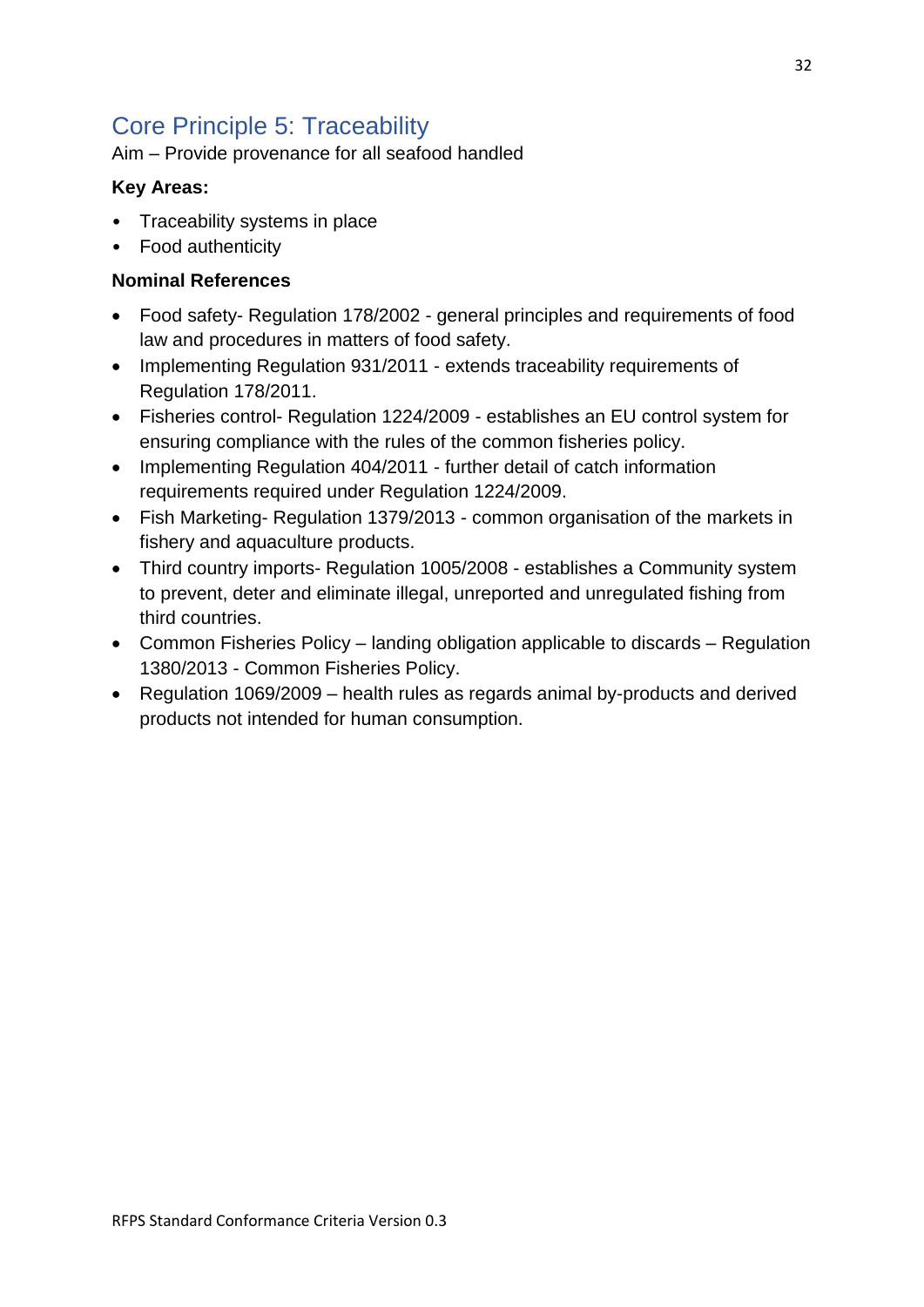| 5.1 - Traceability                                                                                                                                                                                                                                                                                                                                                                             |                                      |
|------------------------------------------------------------------------------------------------------------------------------------------------------------------------------------------------------------------------------------------------------------------------------------------------------------------------------------------------------------------------------------------------|--------------------------------------|
| 5.1.1 There shall be processes in place that enable the traceability of a catch<br>to its originating vessel, including a record of any other fishing ports the catch<br>has passed through.                                                                                                                                                                                                   | <b>Universal</b>                     |
| 5.1.2 Those organisations responsible for the sale of fish on the fish-market<br>shall provide catch information no later than the point of "first sale", including<br>fish imported from non-EU countries.                                                                                                                                                                                    | Market &<br>sales<br>area            |
| 5.1.3 Fish at the port shall be subject to a traceability process that is<br>documented and has the ability to trace the catch through all stages of<br>handling, processing, and distribution while within the facility.                                                                                                                                                                      | <b>Universal</b>                     |
| 5.1.4 Records shall be kept of who has put fish onto the market and to whom<br>it was subsequently supplied.                                                                                                                                                                                                                                                                                   | Market &<br>sales<br>area            |
| 5.1.5 There shall be a documented procedure to identify a particular catch, lot<br>or batch, its product description, quantity and date of dispatch.                                                                                                                                                                                                                                           | <b>Universal</b>                     |
| 5.1.6 All records used to determine the traceability of the catch shall be<br>maintained for a period of 3 years or more.                                                                                                                                                                                                                                                                      | <b>Universal</b>                     |
| 5.2 - Registration of Buyers and Sellers                                                                                                                                                                                                                                                                                                                                                       |                                      |
| 5.2.1 All registered buyers or sellers of fish shall complete and submit to<br>Fisheries Departments a sales note for each transaction.                                                                                                                                                                                                                                                        | <b>Market</b><br>& sales<br>area     |
| 5.3 – Catch Information Requirements                                                                                                                                                                                                                                                                                                                                                           |                                      |
| 5.3.1 All catches shall be put into 'lots' before first sale, based upon species<br>and size for each fishing vessel, or group of fishing vessels.                                                                                                                                                                                                                                             | <b>Market</b><br>& sales<br>area     |
| 5.4 - Information Per Lot                                                                                                                                                                                                                                                                                                                                                                      |                                      |
| 5.4.1 The following information shall be available prior to first sale for catch<br>landed at the port:                                                                                                                                                                                                                                                                                        |                                      |
| Reference to 'lot' or 'batch' through information describing vessel,<br>$\bullet$<br>species, date and geographical catching area.<br>Name and address of supplier.<br>Name of fishing vessel and port identification number (PLNs).<br>Date of catch or trip; this can include several calendar days or a single<br>$\bullet$<br>period of<br>time corresponding to several dates of catches. | <b>Market</b><br>and<br><b>Sales</b> |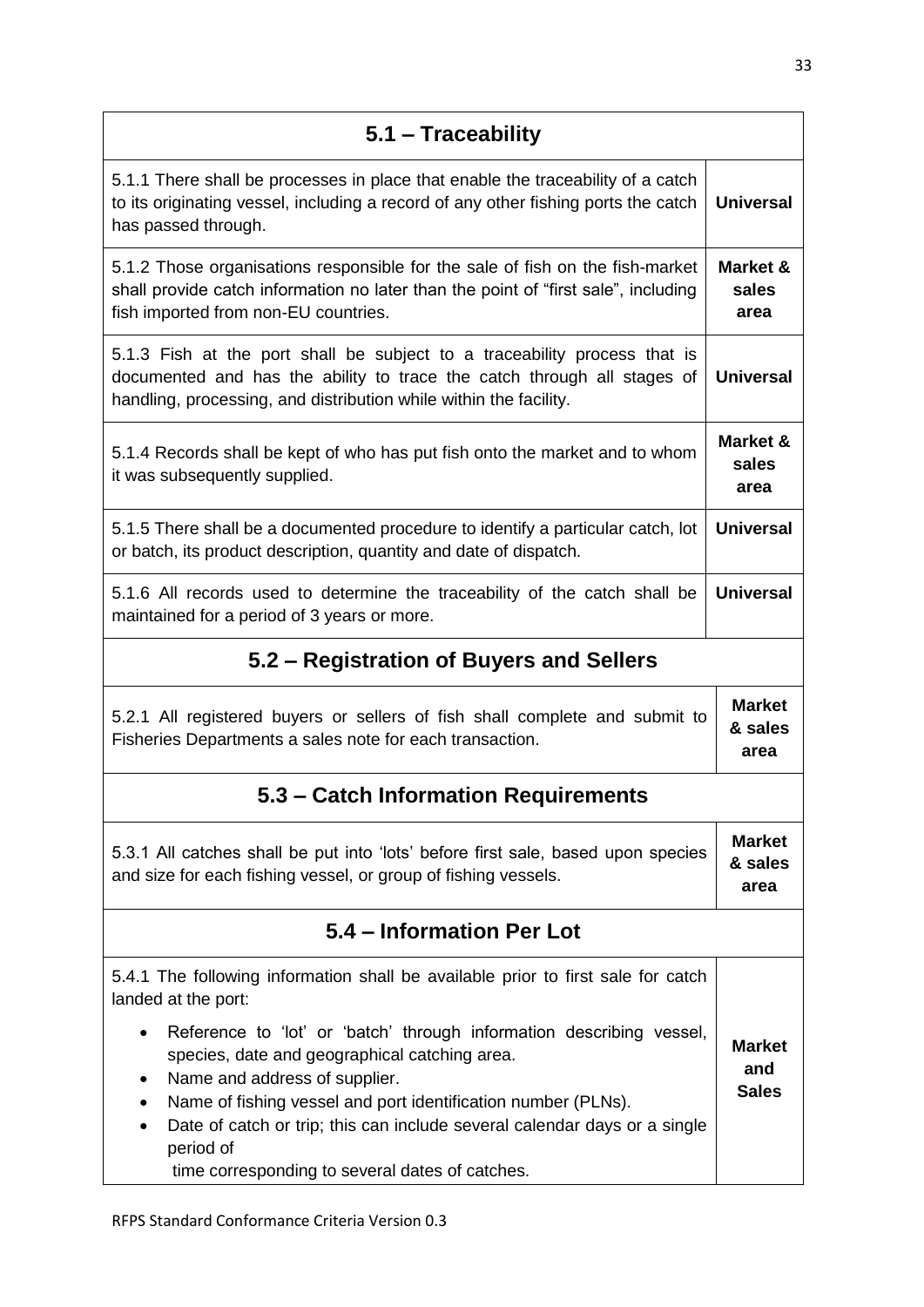| Box weight or number of individual fish or shellfish.<br>$\bullet$<br>Predominant FAO sub area or division where caught.<br>$\bullet$<br>Category of fishing gear used.<br>Commercial designation and scientific name of species caught.<br>FAO alpha-3 species code. |                  |  |
|-----------------------------------------------------------------------------------------------------------------------------------------------------------------------------------------------------------------------------------------------------------------------|------------------|--|
| 5.5 – Catches from a Third Country                                                                                                                                                                                                                                    |                  |  |
| 5.5.1 The following information shall be available for third country imports of<br>fisheries products:                                                                                                                                                                | <b>Universal</b> |  |
| FAO catch area.<br>Category of fishing gear used.<br>$\bullet$<br>Commercial designation and scientific name.<br>$\bullet$                                                                                                                                            |                  |  |
| 5.5.2 The catch certificate for all marine caught fish shall be available on<br>entry for fish imported into the EU from non-EU countries.                                                                                                                            |                  |  |
| 5.6 – Third Party Chain of Custody                                                                                                                                                                                                                                    |                  |  |
| 5.6.1 There shall be specific procedures in place to verify that certified seafood<br>is handled in the appropriate way in order to provide reassurance to the supply<br>chain.                                                                                       |                  |  |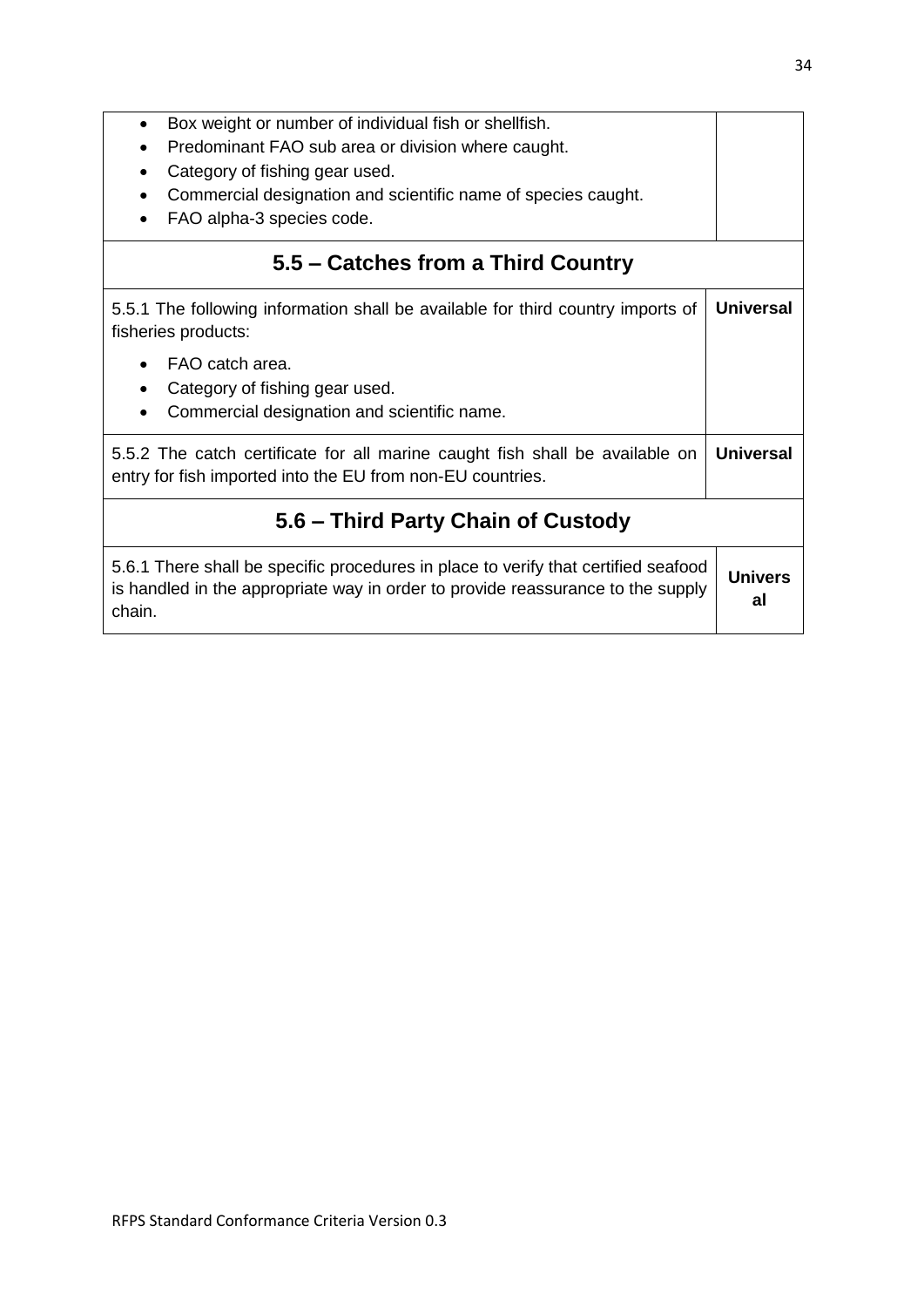# <span id="page-34-0"></span>APPENDIX 1: The RFPS Code of Practice (CoP)

The RFPS CoP guide deals with specific key requirements relating to specific areas of port operations; it has been designed to be upgraded, as required, to reflect good industry practice and changes in national and international legislation.

The RFPS CoP guide aims to deal directly with requirements relating to specific industry concerns and is designed to actively encourage better practice. The RFPS CoP underpins the relevant sections of this RFPS Standard.

The CoP will be available separately.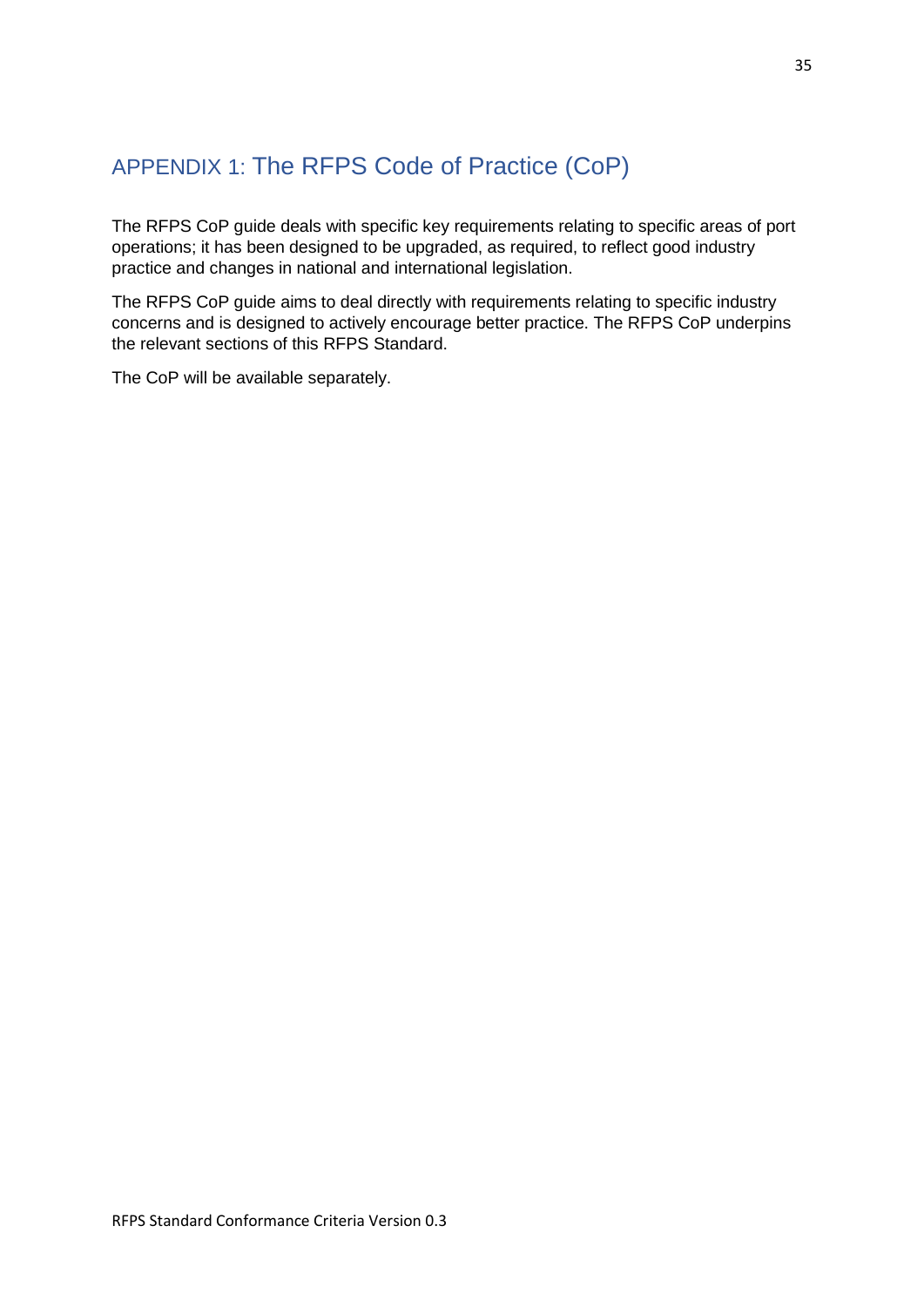### <span id="page-35-0"></span>APPENDIX 2: Key Definitions

Applicant: The port / port authority is the core applicant. Depending on the specific circumstances at the port, the port authority may choose to remain the sole Applicant (thus taking direct responsibility for ensuring all clauses of the standard are met); or may choose to engage one or more other organisations (such as fish agents) as co-applicants, forming an Applicant Group .

**Certified Port:** A port that has been formally be certified by the Certification Body as meeting the RFPS Standard.

**Certified Claim:** A claim made by a certified Applicant port approved for use and licensed by the Standards Owner.

**Code of Practice (CoP):** Industry-agreed codes of practice that describe best practice for operations of a fishing port.

**Identification Number:** A certificate number issued to each certified port*.*

**Port Authority:** The port authority is a governmental or quasi-governmental public authority for a special-purpose district, formed usually by a legislative body (or bodies) to operate ports and other transportation infrastructure.

**Port Operator:** Include fish-selling companies, fish agents or fish auction companies tasked with selling seafood on behalf of the fishermen to the supply chain via an auction or direct selling

**Processor Concession:** This is an operator that works within the port complex under a lease agreement with the Port Authority, mainly to conduct primary fish processing activities, but is not considered to be a Port Operator.

**The Standard:** This is the list of requirements that the port Applicant shall need to meet to claim certification to the Standard and /or use the certified claim.

**Unit of certification:** The Unit of Certification comprises the entities/bodies that are assessed against and, if certified, are able to make claims against a Standard. Within the RFPS, the Unit of Certification comprises the port itself.